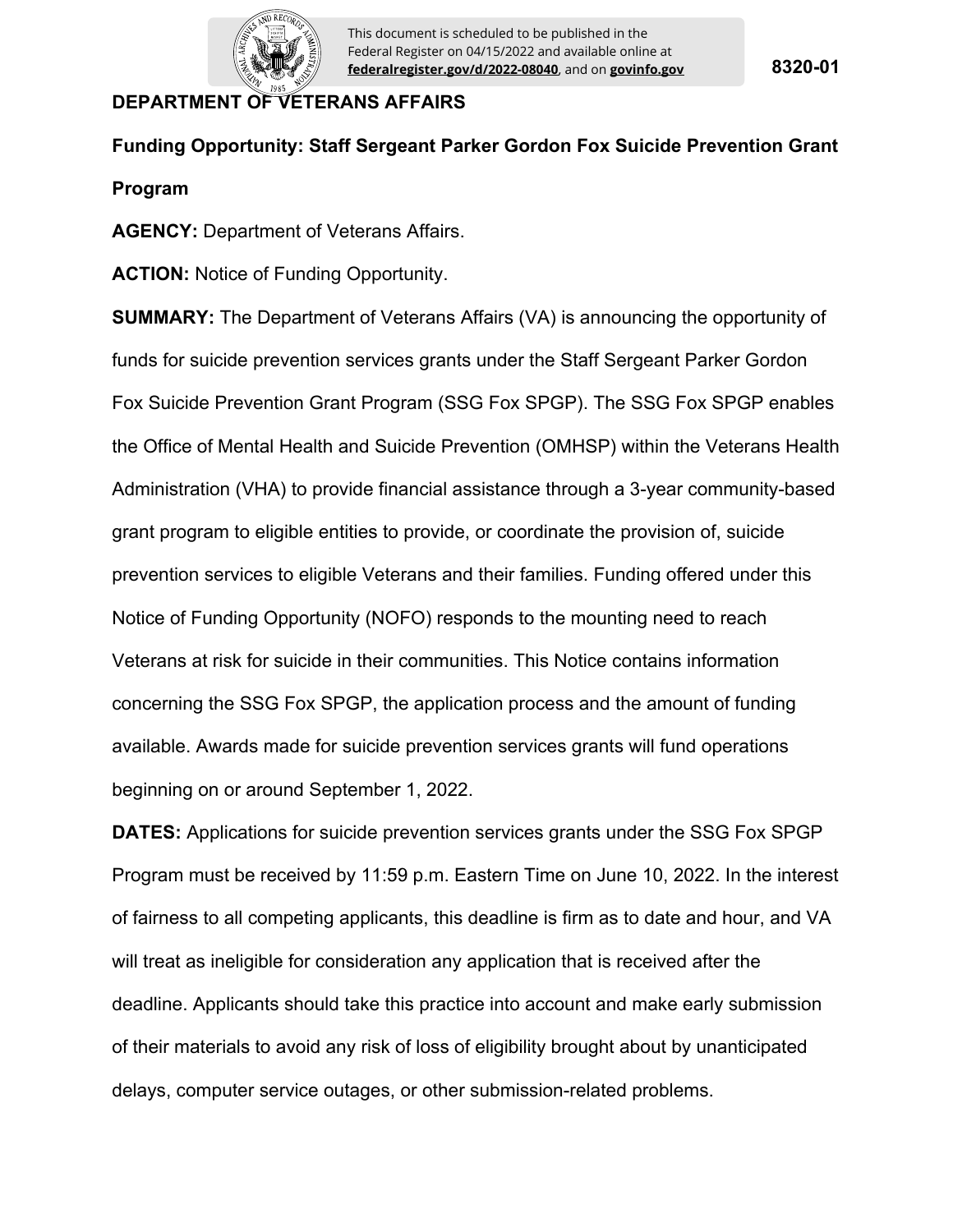**ADDRESSES:** For a Copy of the Application Package: Copies of the application can be downloaded from the SSG Fox SPGP website at

https://www.mentalhealth.va.gov/ssgfox-grants/. Questions should be referred to the SSG Fox SPGP at VASSGFoxGrants@va.gov. For detailed SSG Fox SPGP information and requirements, see part 78 of title 38 C.F.R. part 78).

APPLICATION SUBMISSION: Applicants must submit applications electronically following instructions found at https://www.mentalhealth.va.gov/ssgfox-grants/. Applications may not be mailed or sent by facsimile (fax). Applications must be received by the SSG Fox SPGP Office no later than 11:59 p.m. Eastern Time on the application deadline date. Applications must arrive as a complete package. Materials arriving separately will not be included in the application package and may result in the application being rejected.

TECHNICAL ASSISTANCE: Information on obtaining technical assistance preparing a suicide prevention services grant application is available on the SSG Fox SPGP website at https://www.mentalhealth.va.gov/ssgfox-grants.

**FOR FURTHER INFORMATION CONTACT:** Ms. Sandra Foley, Director SSG Fox SPGP, Office of Mental Health and Suicide Prevention, 11MHSP, 202-502-0002 (this is not a toll-free telephone number), or VASSGFoxGrants@va.gov.

## **SUPPLEMENTARY INFORMATION:**

| <b>Funding Opportunity Title:</b>  | SSG Fox Suicide Prevention Grant Program |
|------------------------------------|------------------------------------------|
| <b>Announcement Type:</b>          | Initial                                  |
| <b>Funding Opportunity Number:</b> | VA-FOX-SP-FY2022                         |
| Assistance Instrument:             | Grant                                    |
| <b>Assistance Listing:</b>         | 64.055, VA Suicide Prevention Program    |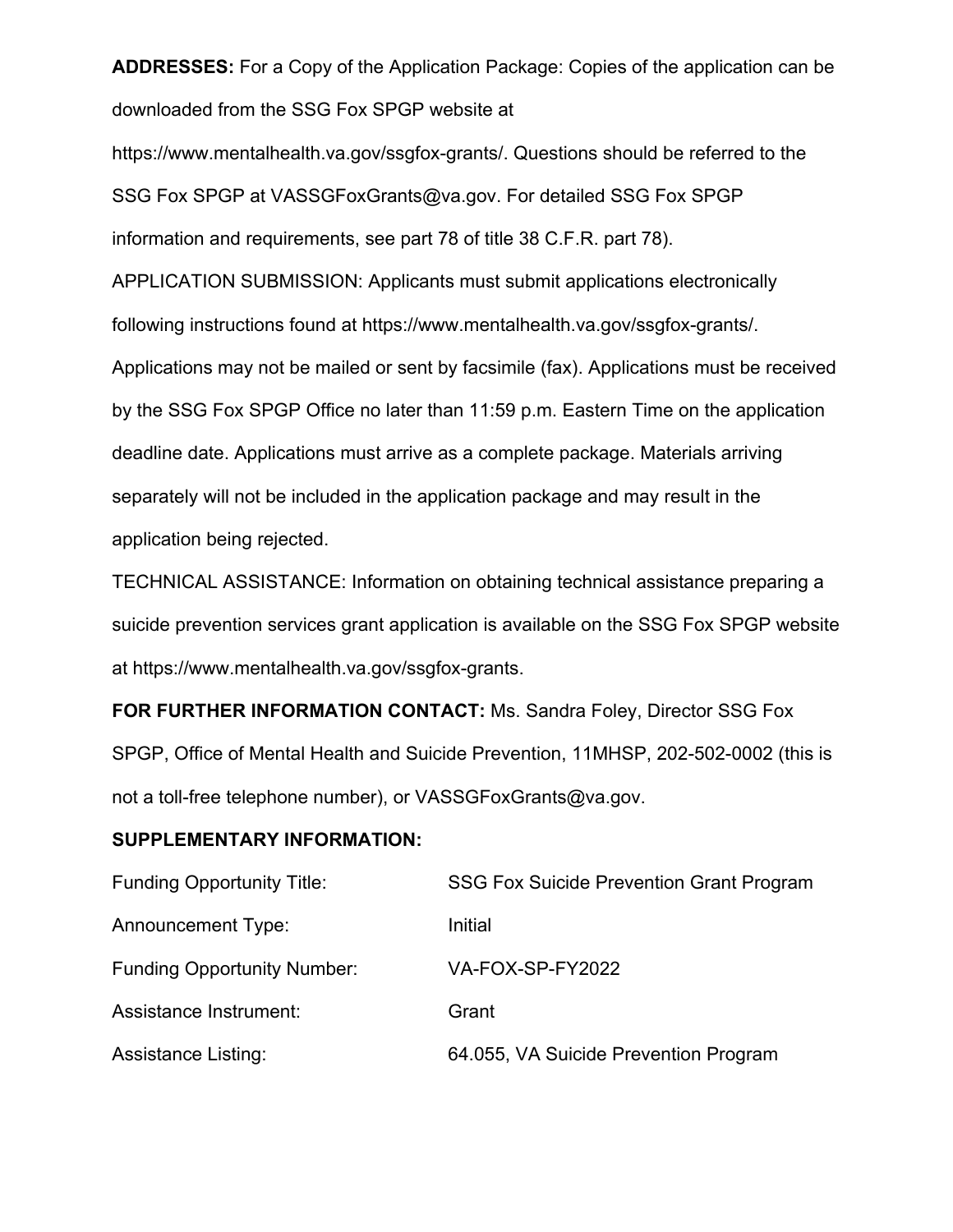#### **I. Funding Opportunity Description**

#### **A. Purpose**

Section 201 of the Commander John Scott Hannon Veterans Mental Health Care Improvement Act of 2019 (the Act), P.L. 116-171 (38 U.S.C. 1720F, note), enacted on October 17, 2020, created SSG Fox SPGP, a new community-based suicide prevention services grant program with the purpose of reducing Veteran suicide. The SSG Fox SPGP aims to build upon VA's public health approach, which combines clinical and community-based interventions to prevent Veteran suicide for those inside and outside of VA health care.

The SSG Fox SPGP is intended to provide grants to certain entities that will provide or coordinate the provision of suicide prevention services to eligible individuals and their families for the purpose of reducing Veteran suicide. This grant program will assist in further implementing a public health approach through these community efforts. The goal of these grants is to reduce Veteran suicide risk; improve baseline mental health status, well-being and social support; and improve financial stability for eligible individuals and their families.

## **B. Background**

VA's top clinical priority is preventing suicide among all Veterans—including those who do not, and may never, seek care within the VA health care system. Guided by VA's National Strategy for Preventing Veteran Suicide (2018), OMHSP is implementing Suicide Prevention (SP) 2.0. SP 2.0 outlines a comprehensive public health approach to suicide prevention that blends community-based prevention and clinically based interventions. SP 2.0 expands VA's clinical suicide prevention efforts and establishes VA's Community-Based Interventions for Suicide Prevention initiative (CBI-SP).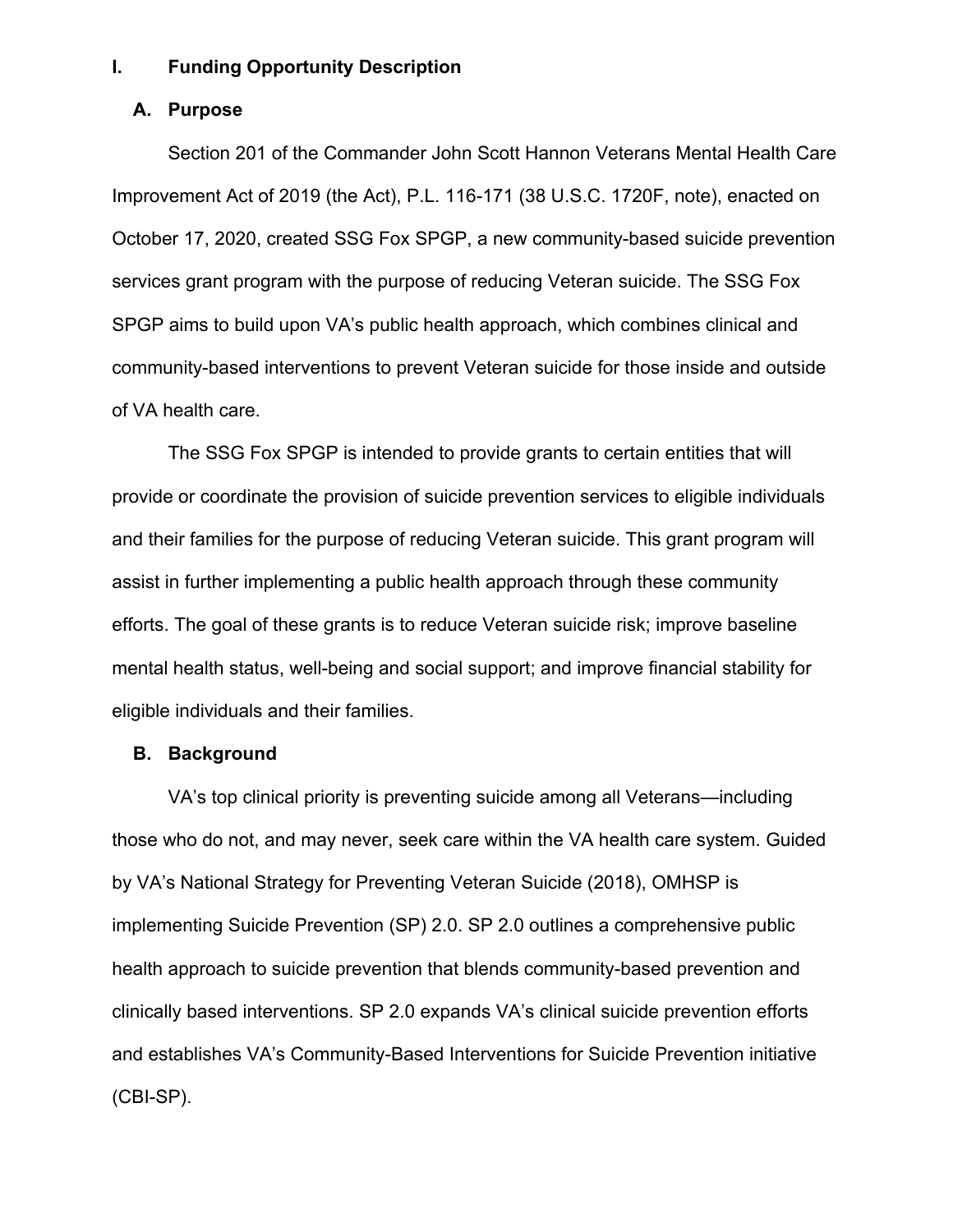SP 2.0 clinical efforts build upon VA's foundational approach, which includes over 500 suicide prevention coordinators to provide enhanced care to Veterans at highest risk, local follow up to Veterans Crisis Line referrals, training, staff consultation and outreach in communities. VA has implemented universal suicide risk screening at every level of care, expanded safety planning efforts and increased access to evidencebased psychotherapies for suicide prevention.

On the community side, CBI-SP includes expansion of the Governor's Challenge to Prevent Suicide Among Service members, Veterans and their families; VA's Community Engagement and Partnership Coordinator program; and the Together With Veterans model. Across all three approaches to CBI-SP, there are three overarching focused priority areas: 1) identifying Service members, Veterans and their families and screening them for suicide risk; 2) promoting connectedness and improving care transitions; and 3) increasing lethal means safety and safety planning. The SSG Fox SPGP builds upon these initiatives to enhance connections to direct services for eligible individuals and their families.

#### **C. Definitions**

The regulations for the SSG Fox SPGP, published in the Federal Register (see 87 F.R. 13806, as amended by 87 F.R. 16101) as an Interim Final Rule on March 10, 2022, and amended on March 22, 2022, and codified in 38 C.F.R. part 78, contain all detailed definitions and requirements pertaining to this program. Definitions of key terms are also provided below for ease of reference. However, 38 C.F.R. part 78 should be consulted for all definitions.

*Eligible Entity:* Eligible entity means an entity that meets the definition of an eligible entity in section 201(q) of the Act. Under section  $201(q)(3)$  of the Act, an eligible entity must be one of the following: (1) an incorporated private institution or foundation that (i) has no part of the net earnings of which incurs to the benefit of any member,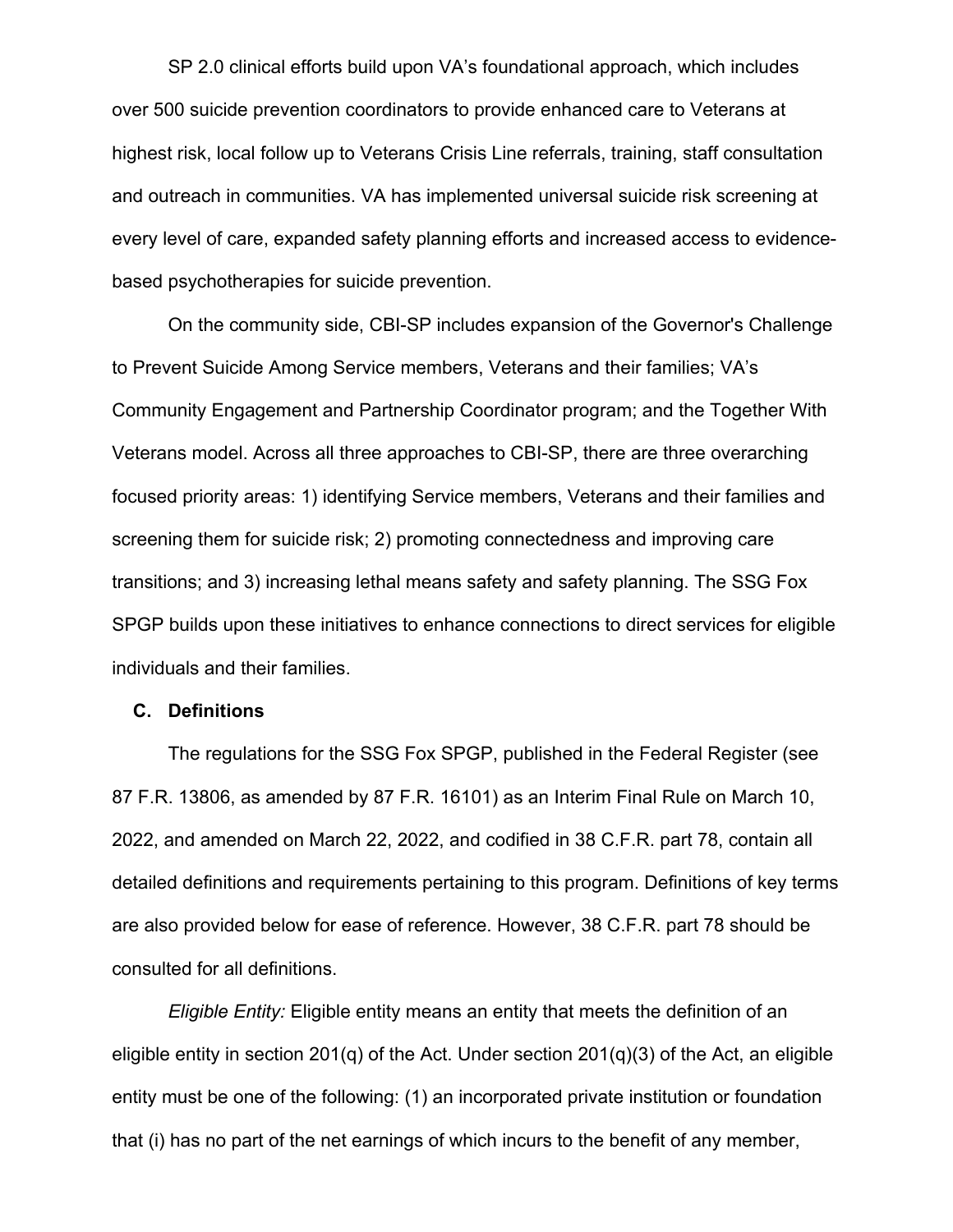founder, contributor, or individual, and (ii) has a governing board that would be responsible for the operation of the suicide prevention services provided under this section; (2) a corporation wholly owned and controlled by an organization meeting the requirements of clauses (i) and (ii) above; (3) an Indian tribe; (4) a community-based organization that can effectively network with local civic organizations, regional health systems and other settings where eligible individuals and their families are likely to have contact; or (5) a state or local government. This may include, but not be limited to, nonprofit and private organizations such as those that are part of VA-Substance Abuse and Mental Health Services Administration's Governors' and Mayors' Challenge to prevent suicide among Service members, Veterans and their families; universities; and city, county, state and tribal governments. Demonstration of eligibility as detailed in the application includes submission of documents as outlined in Section IV of this notice.

*Eligible Individual:* Eligible individual means an individual that meets the requirements of 38 C.F.R. 78.10(a). This means that to be eligible to receive suicide prevention services under the SSG Fox SPGP, an individual must be at risk of suicide and meet the definition of eligible individual in section  $201(q)$  of the Act. That is, the individual must be one of the following: (1) a Veteran as defined in 38 U.S.C. 101, (2) an individual described in 38 U.S.C. 1720I(b), or (3) an individual described in 38 U.S.C. 1712A(a)(1)(C)(i) through (iv). This is consistent with the definition of eligible individual in section  $201(q)(4)$  of the Act. For purposes of eligible individuals, and consistent with section 201(q)(8) of the Act, risk of suicide means exposure to, or the existence of, any of the following factors, to any degree, that increase the risk of suicidal ideation and/or behaviors: (1) health risk factors, including mental health challenges, substance use disorder, serious or chronic health conditions or pain and traumatic brain injury; (2) environmental risk factors, including prolonged stress, stressful life events, unemployment, homelessness, recent loss and legal or financial challenges; and (3)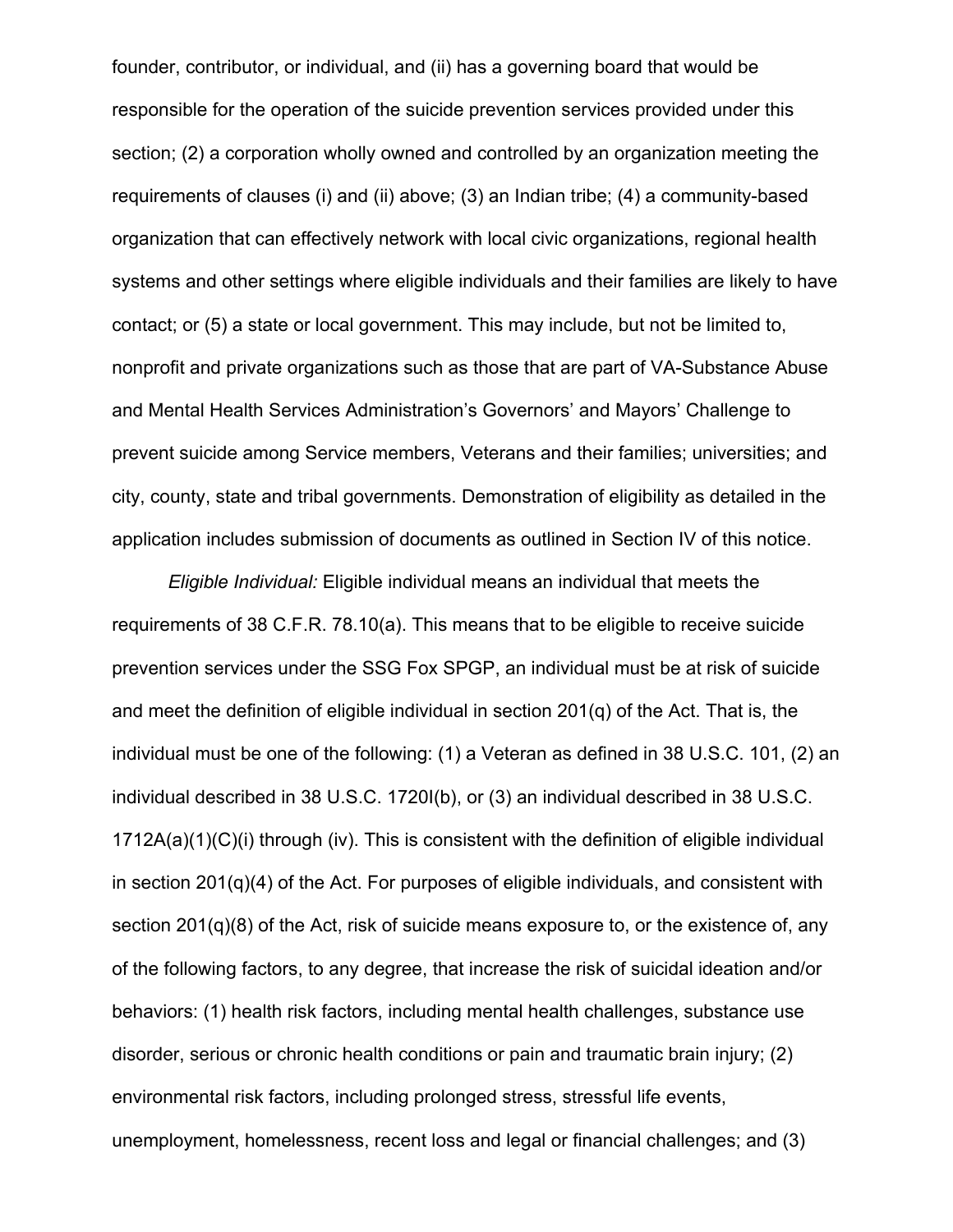historical risk factors, including previous suicide attempts, family history of suicide and history of abuse, neglect, or trauma, including military sexual trauma.

*Family:* Family means, with respect to an eligible individual, any of the following: a parent, spouse, child, sibling, step-family member, extended family member and any other individual who lives with the eligible individual.

*Grantee*: Grantee means an eligible entity that is awarded a suicide prevention services grant under 38 C.F.R. part 78 (that is, a grant under the SSG Fox SPGP).

*Indian Tribe*: Indian tribe means an Indian tribe as defined in 25 U.S.C. 4103. Section 4103(13)(A) of title 25, U.S.C., defines Indian tribe in general to mean a tribe that is a federally or a state recognized tribe. Section 4103(13)(B) of title 25, U.S.C., further defines federally recognized tribe to mean any Indian tribe, band, Nation, or other organized group or community of Indians, including any Alaska Native village or regional or village corporation as defined in or established pursuant to the Alaska Native Claims Settlement Act (43 U.S.C. 1601 et seq.), that is recognized as eligible for the special programs and services provided by the United States to Indians because of their status as Indians pursuant to the Indian Self-Determination and Education Assistance Act (25 U.S.C. 450 et seq.). Section 4103(13)(C) of title 25, U.S.C., also defines state recognized tribe to mean any tribe, band, Nation, pueblo, village, or community—(1) that has been recognized as an Indian tribe by any state; and (2) for which an Indian Housing Authority has, before the effective date under section 705 of P.L. 104-330 (110 Stat. 4018, 4052), entered into a contract with the Secretary of Housing and Urban Development pursuant to the United States Housing Act of 1937 (42 U.S.C. 1437 et seq.) for housing for Indian families and has received funding pursuant to such contract within the 5-year period ending upon such effective date. This definition also includes certain conditions set forth in 25 U.S.C. 4103(13)(C)(ii). This definition of Indian tribe is consistent with section 201(q)(7) of the Act.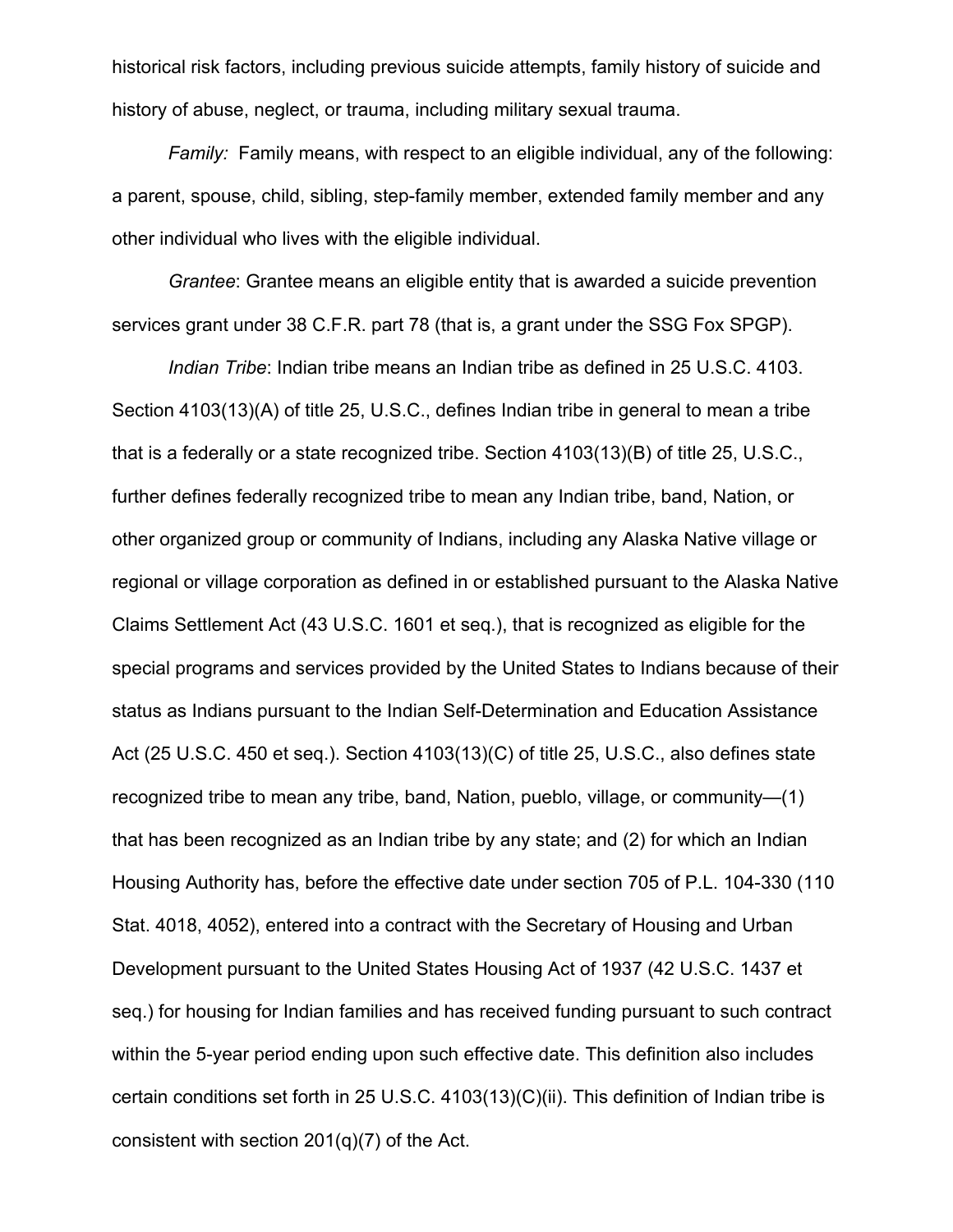*Participant:* Participant means an eligible individual or their family who is receiving suicide prevention services for which they are eligible from a grantee.

*Suicide Prevention Services*: Suicide prevention services include any of the following services provided to address the needs of a participant: (1) outreach; (2) baseline mental health screening; (3) education; (4) clinical services for emergency treatment; (5) case management services; (6) peer support services; (7) assistance in obtaining VA benefits; (8) assistance in obtaining and coordinating other public benefits and assistance with emergent needs; (9) nontraditional and innovative approaches and treatment practices; and (10) other services. These services are further described in 38 C.F.R. 78.45 through 78.90 and in section I.D of this notice, below.

*Veteran:* Veteran means a Veteran under 38 U.S.C. 101(2), which defines Veteran as a person who served in the active military, naval, air, or space service, and who was discharged or released therefrom under conditions other than dishonorable.

#### **D. Approach**

Suicide prevention services are those services that address the needs of eligible individuals and their families and are necessary for improving the mental health status and well-being and reducing the suicide risk of eligible individuals and their families. Applicants must include in their application how they will provide or coordinate the provision of the baseline mental health screening to all participants. In addition, the application must include the proposed suicide prevention services to be provided or coordinated to be provided and the identified need for those services. Suicide prevention services include:

*Outreach to identify and engage eligible individuals (and their families) at highest risk of suicide:* Grantees providing or coordinating the provision of outreach must use their best efforts to ensure that eligible individuals, including those who are at highest risk of suicide or who are not receiving health care or other services furnished by VA,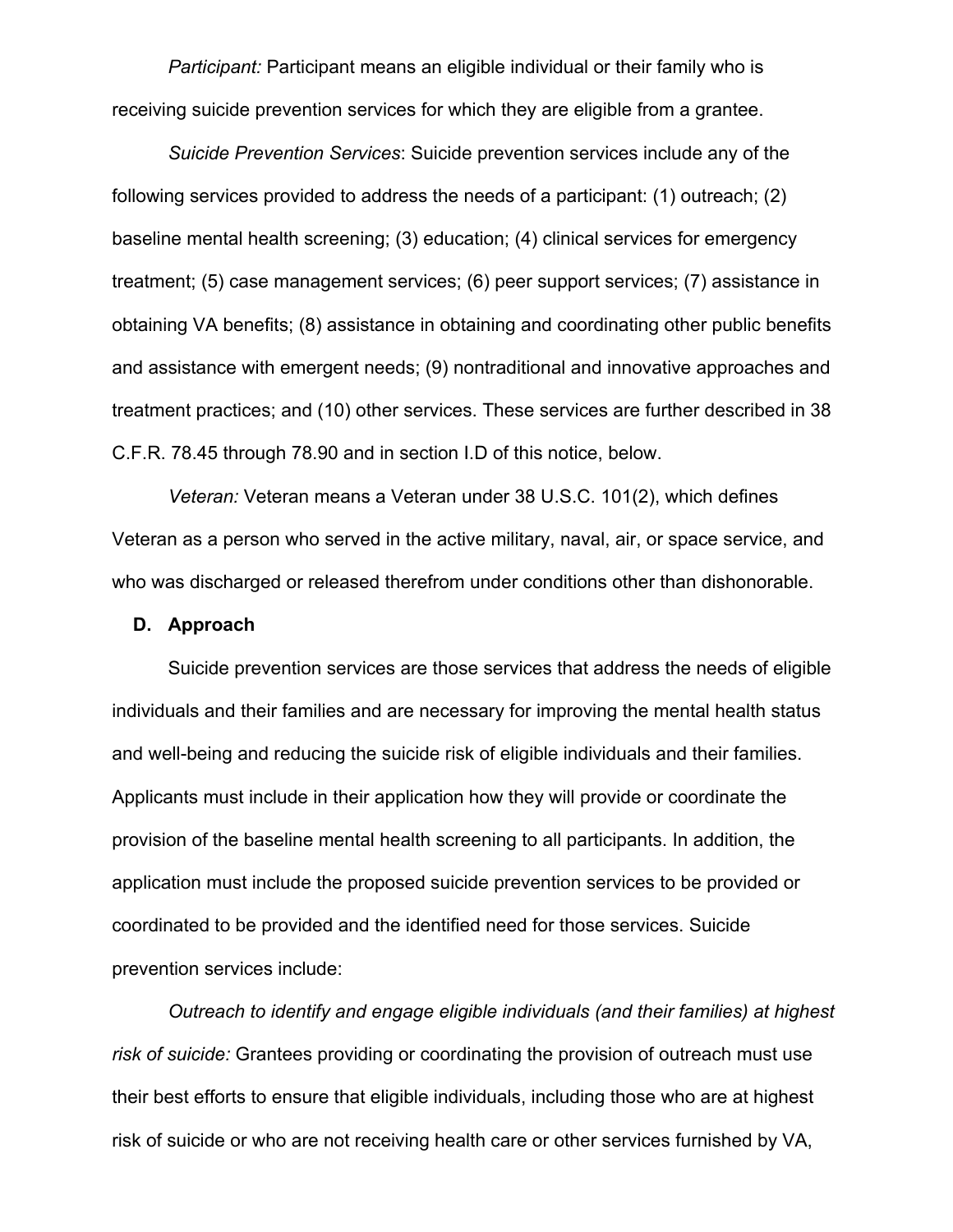and their families are identified, engaged and provided suicide prevention services. Based on the suicide risk and eligibility screening conducted by grantees, eligible individuals that should be considered at highest risk of suicide are those with a recent suicide attempt, an active plan or preparatory behavior for suicide, or a recent hospitalization for suicidality. VA will provide access to the Columbia Suicide Severity Rating Scale to determine level of suicide risk. Outreach must include active liaison with local VA facilities; state, local, or tribal government (if any); and private agencies and organizations providing suicide prevention services to eligible individuals and their families in the area to be served by the grantee. This can include, for example, local mental health and emergency or urgent care departments in local hospitals or clinics. Grantees are required to have a presence in the area to meet with individuals and organizations to create referral processes to the grantee and other community resources. VA requires that grantees coordinate with VA with respect to the provision of health care and other services to eligible individuals. VA expects that grantees will work with local VA facilities on a regular basis to coordinate care when needed for eligible individuals.

*Baseline mental health screening:* Grantees must provide or coordinate the provision of baseline mental health screenings to all participants they serve at the time those services begin. This baseline mental health screening ensures that the participant's mental health needs can be properly determined and that suicide prevention services can be further tailored to meet the individual's needs. The baseline mental health screening must be provided using validated screening tools that assess suicide risk and mental and behavioral health conditions. VA will provide access to the Patient Health Questionnaire, Generalized Self-Efficacy Scale, Interpersonal Support Evaluation List, Socio Economic Status and the Warwick Edinburgh Mental Well-Being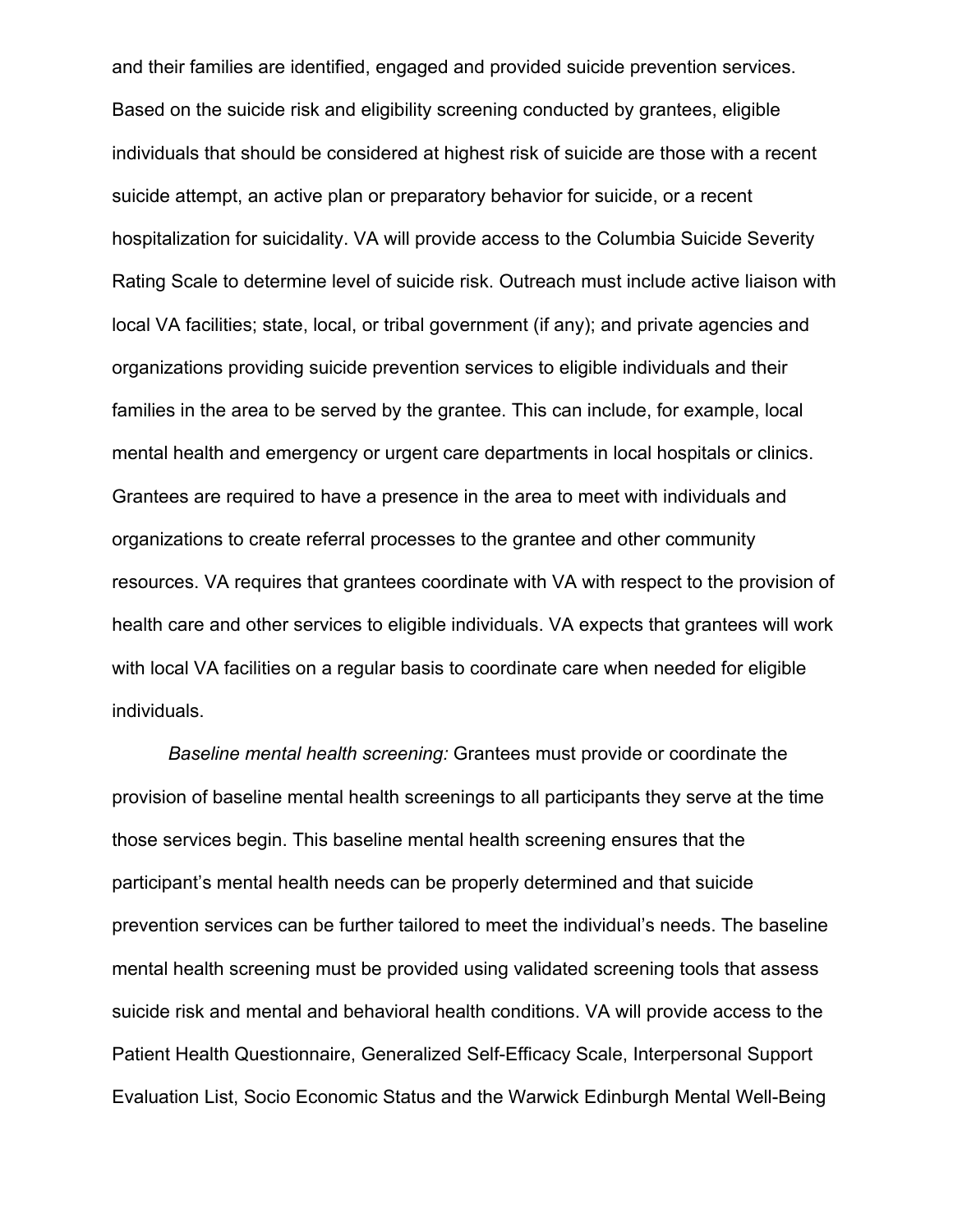Scale to grantees providing or coordinating the provision of baseline mental health screenings.

If an eligible individual is at risk of suicide or other mental or behavioral health condition pursuant to the baseline mental health screening, the grantee must refer such individual to VA for care. If the eligible individual refuses the grantee's referral to VA, any ongoing clinical services provided to the eligible individual by the grantee is at the expense of the grantee. It is important to note that this is only required for eligible individuals and not the family of eligible individuals.

If a participant other than an eligible individual is at risk of suicide or other mental or behavioral health condition pursuant to the baseline mental health screening, the grantee must refer such participant to appropriate health care services in the area. To the extent that the grantee is able to furnish such appropriate health care services on an ongoing basis and has available funding separate from funds provided under this grant program to do so, they would be able to furnish such services using those non-VA funds without being required to refer such participants to other services. As noted above, any ongoing clinical services provided to the participant by the grantee is at the expense of the grantee.

When such referrals are made by grantees to VA, to the extent practicable, those referrals are required to be a "warm hand-off" to ensure that the eligible individual receives necessary care. This "warm hand-off" may include providing any necessary transportation to the nearest VA facility, assisting the eligible individual with scheduling an appointment with VA and any other similar activities that may be necessary to ensure the eligible individual receives necessary care in a timely manner.

*Education:* Suicide prevention education programs may be provided and coordinated to be provided to educate communities, Veterans and families on how to identify those at risk of suicide, how and when to make referrals for care and the types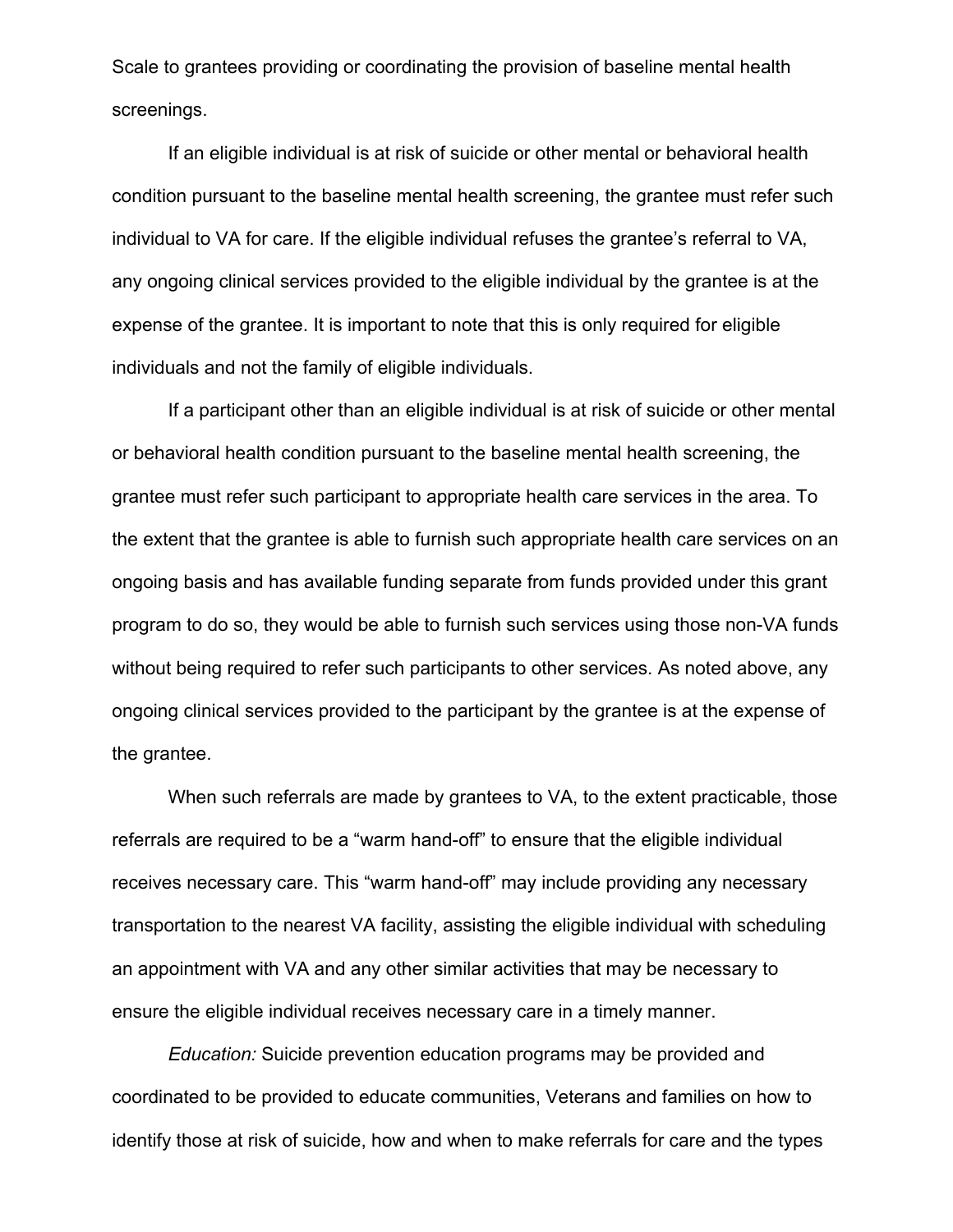of suicide prevention resources available within the area. Education can include gatekeeper training, lethal means safety training, or specific education programs that assist with identification, assessment, or prevention of suicide. Gatekeeper training generally refers to programs that seek to develop individuals' knowledge, attitudes and skills to prevent suicide. Gatekeeper training is an educational course designed to teach clinical and non-clinical professionals or gatekeepers the warning signs of a suicide crisis and how to respond and refer individuals for care. Education is important because learning the signs of suicide risk, how to reduce access to lethal means and to connect those at risk of suicide to care can improve understanding of suicide and has the potential to reduce suicide.

*Clinical services for emergency treatment:* Clinical services may be provided or coordinated to be provided for emergency treatment of a participant. Emergency treatment means medical services, professional services, ambulance services, ancillary care and medication (including a short course of medication related to and necessary for the treatment of the emergency condition that is provided directly to or prescribed for the patient for use after the emergency condition is stabilized and the patient is discharged) was rendered in a medical emergency of such nature that a prudent layperson would have reasonably expected that delay in seeking immediate medical attention would have been hazardous to life or health. This standard is met by an emergency medical condition manifesting itself by acute symptoms of sufficient severity (including severe pain) that a prudent layperson who possesses an average knowledge of health and medicine could reasonably expect the absence of the immediate medical assistance to result in placing the health of the individual in serious jeopardy, serious impairment to bodily functions, or serious dysfunction of any bodily organ or part. It is important to note that emergency medical conditions include emergency mental health conditions.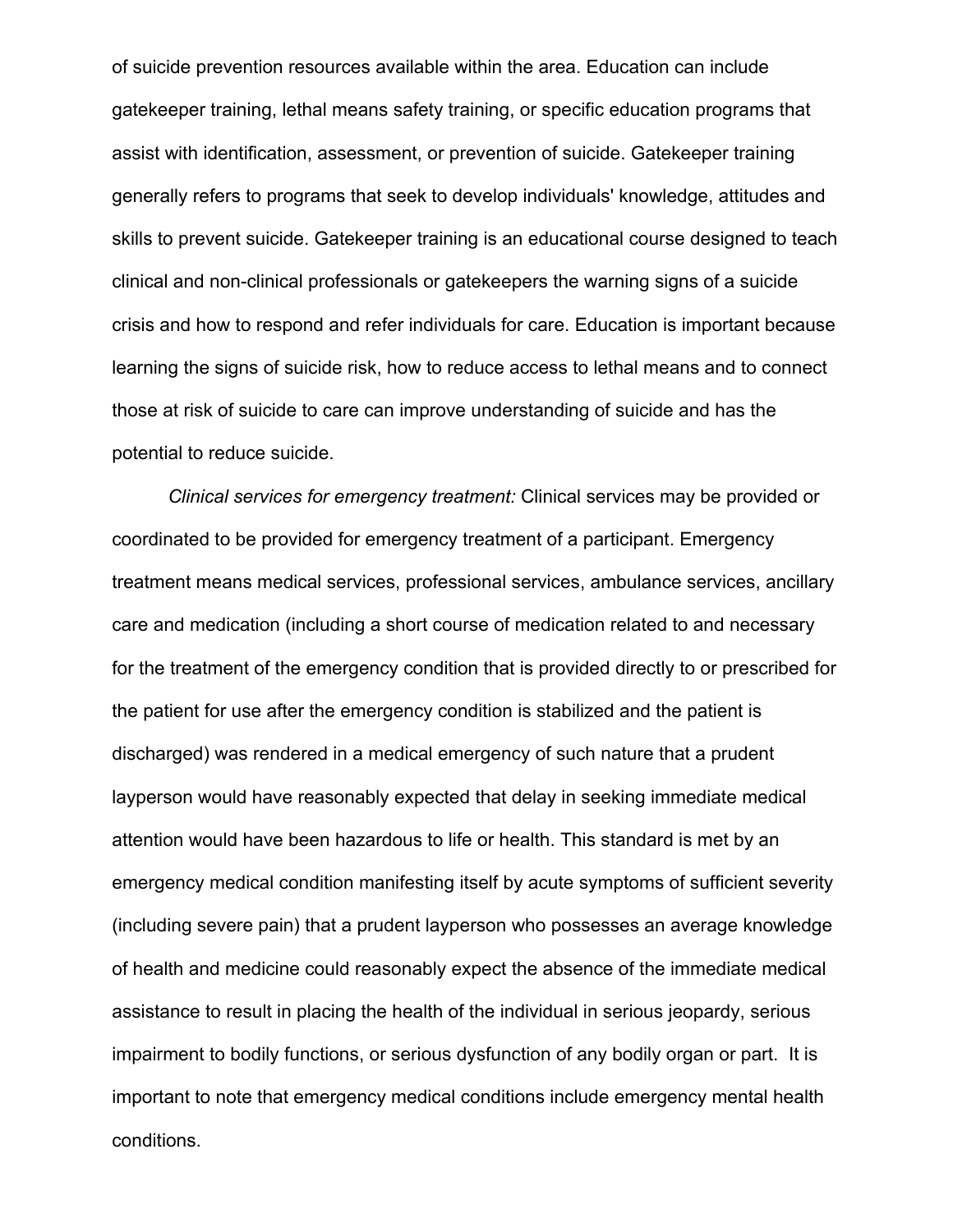If an eligible individual is furnished clinical services for emergency treatment and the grantee determines that the eligible individual requires ongoing services, the grantee must refer the eligible individual to VA for additional care. If the eligible individual refuses the grantee's referral to VA, any ongoing clinical services provided to the eligible individual by the grantee is at the expense of the grantee.

If a participant other than an eligible individual is furnished clinical services for emergency treatment and the grantee determines that the participant requires ongoing services, the grantee must refer the participant to appropriate health care services in the area for additional care. Except in instances in which a participant other than an eligible individual is furnished clinical services for emergency treatment, funds provided under this grant program may not be used to provide ongoing clinical services to such participants and any ongoing clinical services provided to the participant by the grantee is at the expense of the grantee.

*Case management services:* Case management services are focused on suicide prevention to effectively assist participants at risk of suicide. Grantees providing or coordinating the provision of case management services must provide or coordinate the provision of such services that include, at a minimum: (a) performing a careful assessment of participants, and developing and monitoring case plans in coordination with a formal assessment of suicide prevention services needed, including necessary follow-up activities, to ensure that the participant's needs are adequately addressed; (b) establishing linkages with appropriate agencies and service providers in the area to help participants obtain needed suicide prevention services; (c) providing referrals to participants and related activities (such as scheduling appointments for participants) to help participants obtain needed suicide prevention services, such as medical, social and educational assistance or other suicide prevention services to address participants' identified needs and goals; (d) deciding how resources and services are allocated to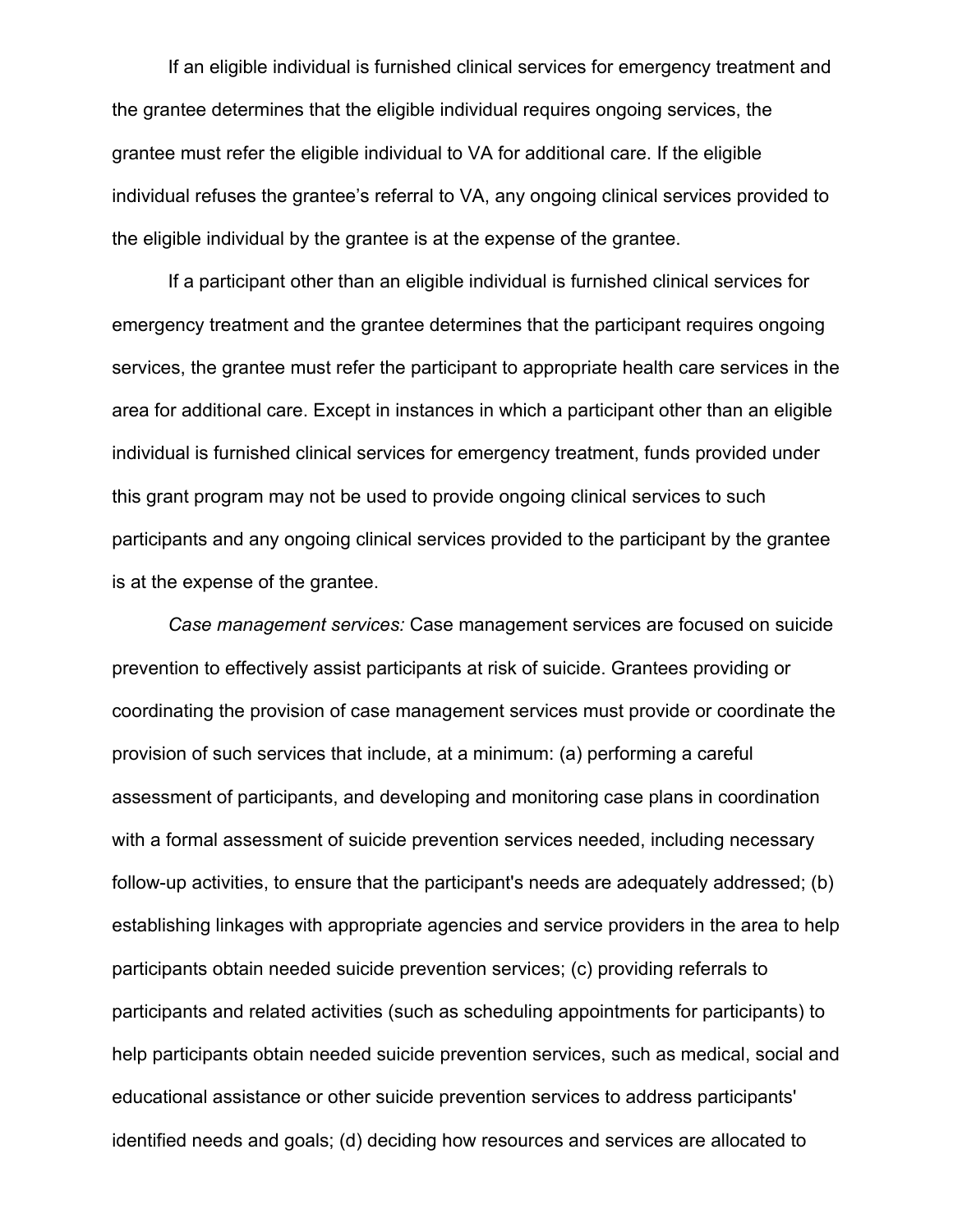participants on the basis of need; (e) educating participants on issues, including, but not limited to, suicide prevention services availability and participant rights; and, (f) other activities, as approved by VA, to serve the comprehensive needs of participants for the purpose of reducing suicide risk.

*Peer support services*: The provision or coordination of the provision of peer support services by the grantee must be to help participants understand what resources and supports are available in their area for suicide prevention. Peer support services must be provided by Veterans trained in peer support with similar lived experiences related to suicide or mental health. Peer support specialists serve as role models and a resource to assist participants with their mental health recovery. Peer support specialists function as interdisciplinary team members, assisting physicians and other professional and non-professional personnel in a rehabilitation treatment program. Each grantee providing or coordinating the provision of peer support services must ensure that Veterans providing such services to participants meet the requirements of 38 U.S.C. 7402(b)(13) and meet qualification standards for appointment; or have completed peer support training, are pursuing credentials to meet the minimum qualification standards for appointment and are under the supervision of an individual who meets the necessary requirements of 38 U.S.C. 7402(b)(13). Qualification standards include that the individual is (1) a Veteran who has recovered or is recovering from a mental health condition, and (2) certified by (i) a not-for-profit entity engaged in peer support specialist training as having met such criteria as the Secretary shall establish for a peer support specialist position, or (ii) a state as having satisfied relevant state requirements for a peer support specialist position. VA has further set forth qualifications for its peer support specialists in VA Handbook 5005, Staffing (last updated July 17, 2012). See VA Handbook/Directive 5005. Grant funds may be used to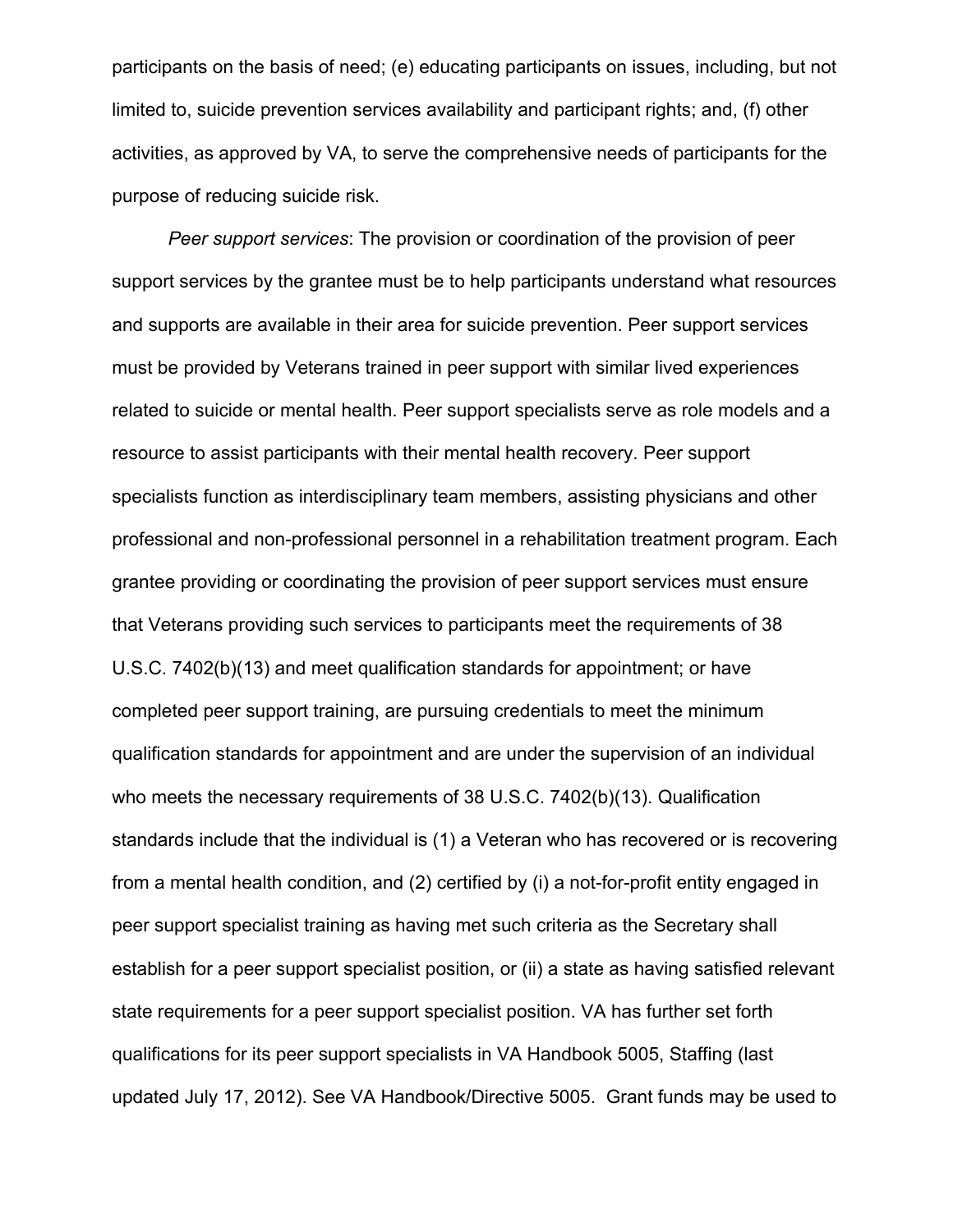provide education and training for employees of the grantee or the community partner who provide peer support services based on the terms set forth in the grant agreement.

*Assistance in obtaining VA benefits:* The provision of this assistance will provide grantees with additional means by which VA can notify participants of available VA benefits. Grantees assisting participants in obtaining VA benefits are required to aid participants in obtaining any benefits from VA for which the participants are eligible. Such benefits include but are not limited to: (1) vocational and rehabilitation counseling; (2) supportive services for homeless Veterans; (3) employment and training services; (4) educational assistance; and (5) health care services. Grantees are not permitted to represent participants before VA with respect to a claim for VA benefits unless they are recognized for that purpose pursuant to 38 U.S.C. 5902. Employees and members of grantees are not permitted to provide such representation unless the individual providing representation is accredited pursuant to 38 U.S.C. chapter 59.

*Assistance in obtaining and coordinating other public benefits and assistance with emergent needs:* Grantees assisting participants in obtaining and coordinating other public benefits or assisting with emergency needs are required to assist participants in obtaining and coordinating the provision of benefits that are being provided by Federal, state, local, or tribal agencies, or any other grantee in the area served by the grantee by referring the participant to and coordinating with such entity. If a public benefit is not being provided by Federal, state, local, or tribal agencies, or any other grantee in the area, the grantee is not required to obtain, coordinate, or provide such public benefit. Public benefits and assistance that a participant may be referred to include: health care services, which include (1) health insurance and (2) referrals to a governmental entity or grantee that provides (i) hospital care, nursing home care, outpatient care, mental health care, preventive care, habilitative and rehabilitative care, case management, respite care and home care, (ii) the training of any eligible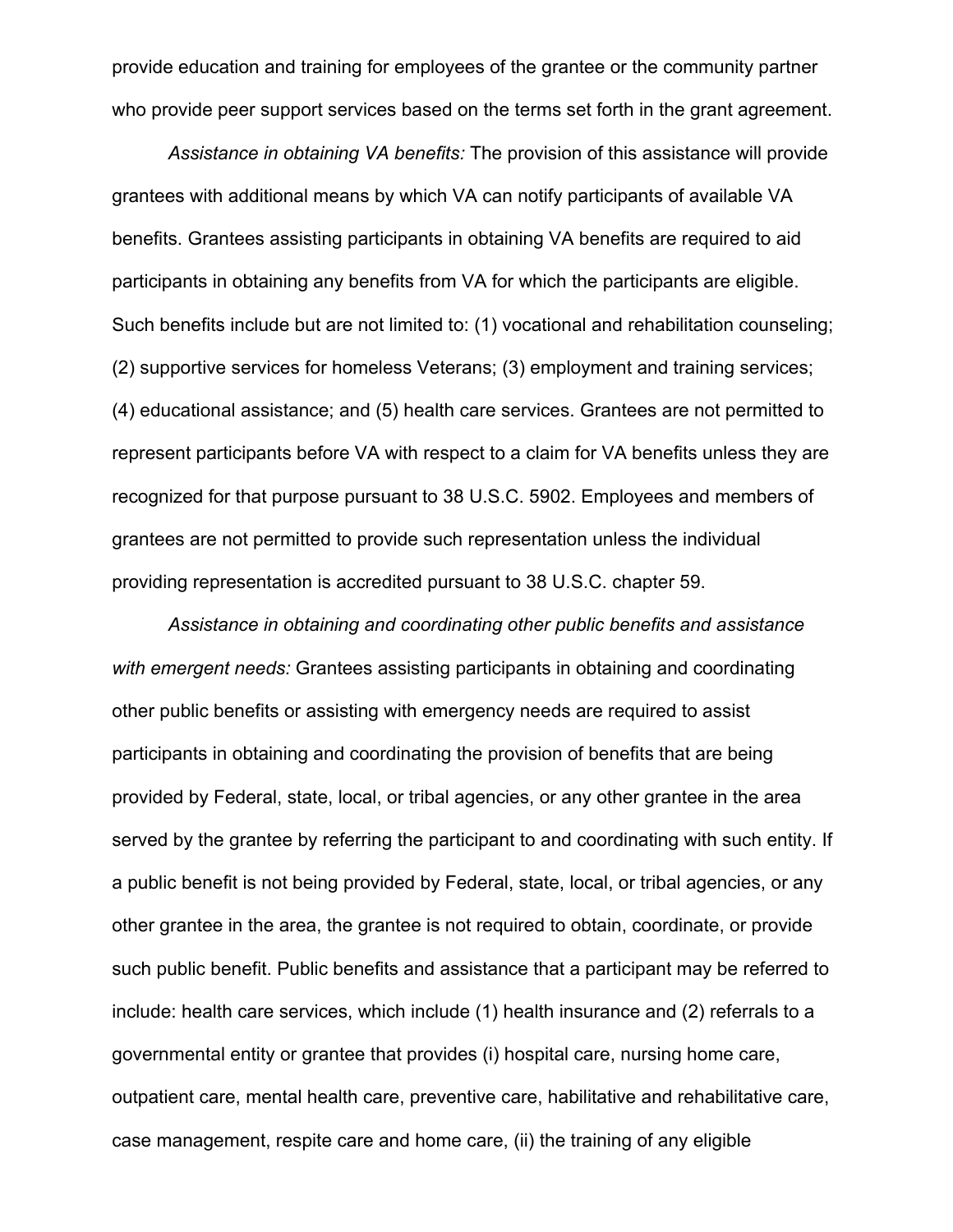individual's family in the care of any eligible individual and (iii) the provision of pharmaceuticals, supplies, equipment, devices, appliances and assistive technology. Grantees may also refer participants, as appropriate, to an entity that provides daily living services relating to the functions or tasks for self-care usually performed in the normal course of a day. Grantees may refer or provide directly personal financial planning services; transportation services*;* temporary income support services (including, among other services, food assistance and housing assistance); fiduciary and representative payee services; legal services to assist eligible individuals with issues that may contribute to the risk of suicide; and the provision of childcare. For additional details on these elements, applicants should consult 38 C.F.R. 78.80.

*Nontraditional and innovative approaches and treatment practices:* Grantees may provide or coordinate the provision of nontraditional and innovative approaches and treatment, including but not limited to complementary or alternative interventions with some evidence for effectiveness of improving mental health or mitigating a risk factor for suicidal thoughts and behavior. Applicants may propose nontraditional and innovative approaches and treatment practices in their suicide prevention services grant applications. VA is exercising its authority by reserving the right to approve or disapprove nontraditional and innovative approaches and treatment practices to be provided or coordinated to be provided using funds authorized under SSG Fox SPGP.

*Other services:* Grantees may provide general suicide prevention assistance, which may include payment directly to a third party (and not to a participant), in an amount not to exceed \$750 per participant during any 1-year period, beginning on the date that the grantee first submits a payment to a third party. Expenses that may be paid include expenses associated with gaining or keeping employment, such as uniforms, tools, certificates and licenses, as well as expenses associated with lethal means safety and secure storage, such as gun locks and locked medication storage.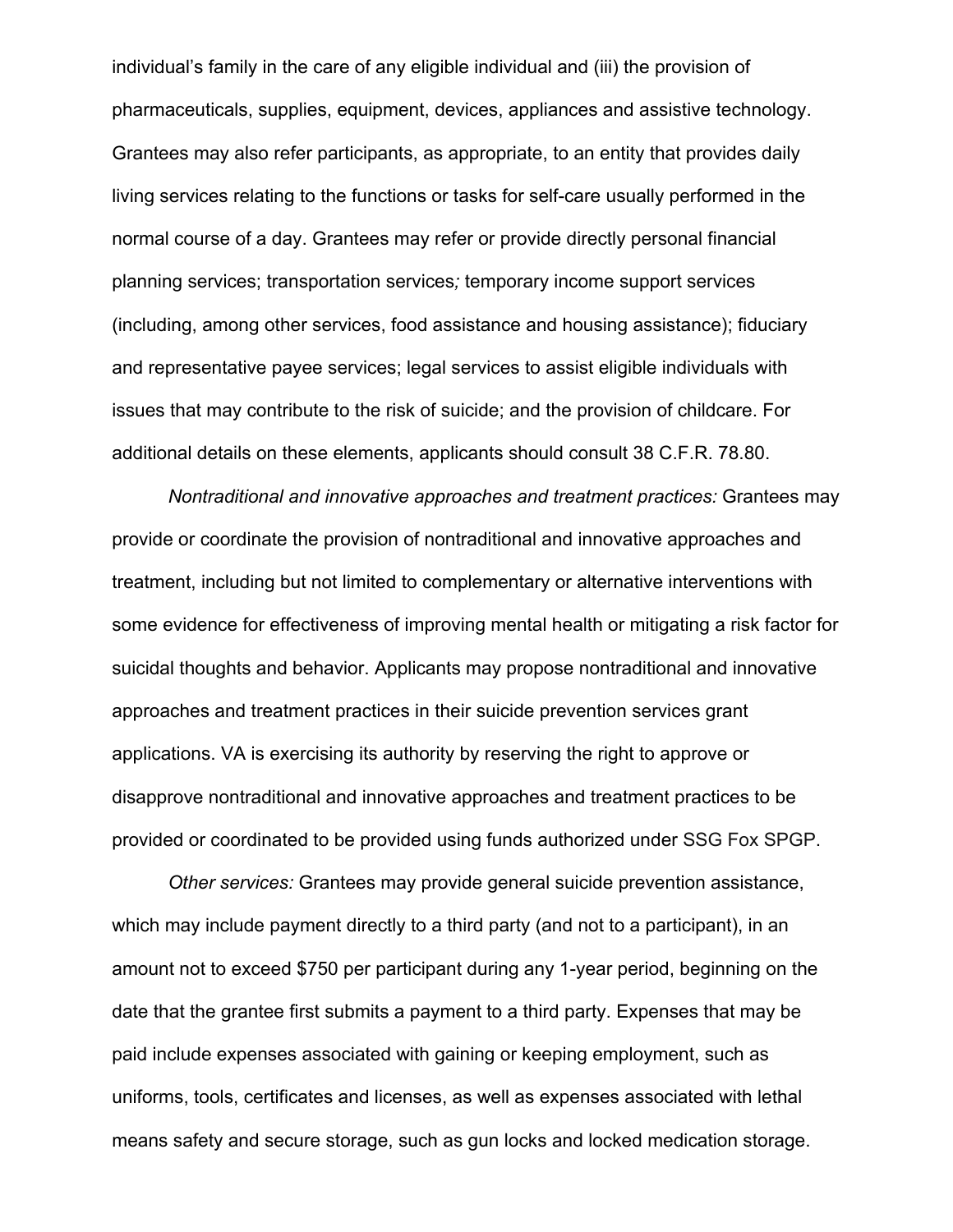Applicants may propose additional suicide prevention services to be provided or coordinated to be provided. Examples of other services may include but are not limited to adaptive sports; equine assisted therapy; in-place or outdoor recreational therapy; substance use reduction programming; individual, group, or family counseling; and relationship coaching. VA reserves the right to approve or disapprove other suicide prevention services to be provided or coordinated to be provided using funds authorized under SSG Fox SPGP.

#### **E. Authority**

Funding applied for under this Notice is authorized by section 201 of the Act. VA established and implemented this statutory authority for the SSG Fox SPGP in 38 C.F.R. part 78. Funds made available under this Notice are subject to the requirements of § 201 of the Act, 38 C.F.R. part 78, and other applicable laws and regulations.

#### **F. Guidance for the use of Suicide Prevention Services Funds**

Consistent with § 201(o) of the Act, only grantees that are a state or local government or an Indian tribe can use grant funds to enter into an agreement with a community partner under which the grantee may provide funds to the community partner for the provision of suicide prevention services to eligible individuals and their families. However, grantees may choose to enter into contracts for goods or services because in some situations, resources may be more readily available at a lower cost, or they may only be available, from another party in the community.

Grantees may make payments directly to a third party on behalf of a participant for childcare, transportation and general suicide prevention assistance.

Funds can be used to conduct outreach, educate and connect with eligible individuals who are not engaged with VA services. Any outreach and education that is funded by SSG Fox SPGP should link directly back to a referral to the grantee's program for an opportunity to enroll the eligible individual in the program.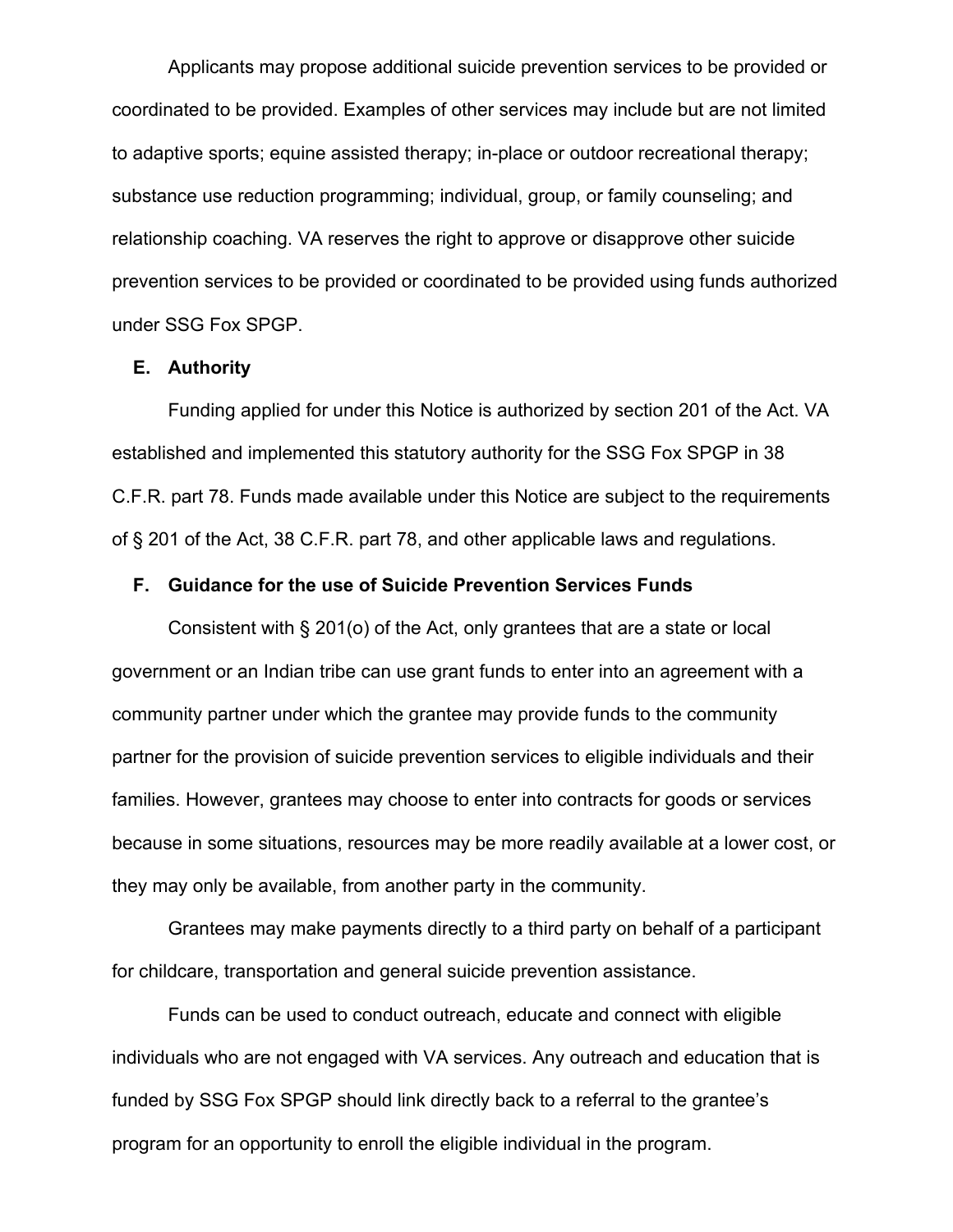Funds must be used to screen for eligibility and suicide risk and enroll individuals in the program accordingly. Note that some individuals who come through the referral process may not engage in services. Grantees are expected to determine what referrals are appropriate for these individuals for follow-up services. Funds must be used to coordinate and provide suicide prevention services, by the grantee, based on screening and assessment, including clinical services for emergency treatment.

Funds must also be used to evaluate outcomes and effectiveness related to suicide prevention services. Prior to providing suicide prevention services, grantees must verify, document and classify each participant's eligibility for suicide prevention services. Grantees must determine and document each participant's degree of risk of suicide using tools identified in the suicide prevention services grant agreement. Prior to services ending, grantees must provide or coordinate the provision of a mental health screening to all participants they serve, when possible. This screening must be conducted with the same tools used to conduct the initial baseline mental health screening. Having this screening occur at the beginning and prior to services ending is important in evaluating the effectiveness of the services provided.

Grantees must document the suicide prevention services provided or coordinated, how such services are provided or coordinated, the duration of the services provided or coordinated and any goals for the provision or coordination of such services. If the eligible individual wishes to enroll in VA health care, the grantee must inform the eligible individual of a VA point of contact for assistance in enrollment.

For each participant, grantees must develop and document an individualized plan with respect to the provision of suicide prevention services provided. This plan must be developed in consultation with the participant.

As outlined in 38 C.F.R. 78.105, activities for which grantees will not be authorized to use suicide prevention services grant funds include direct cash assistance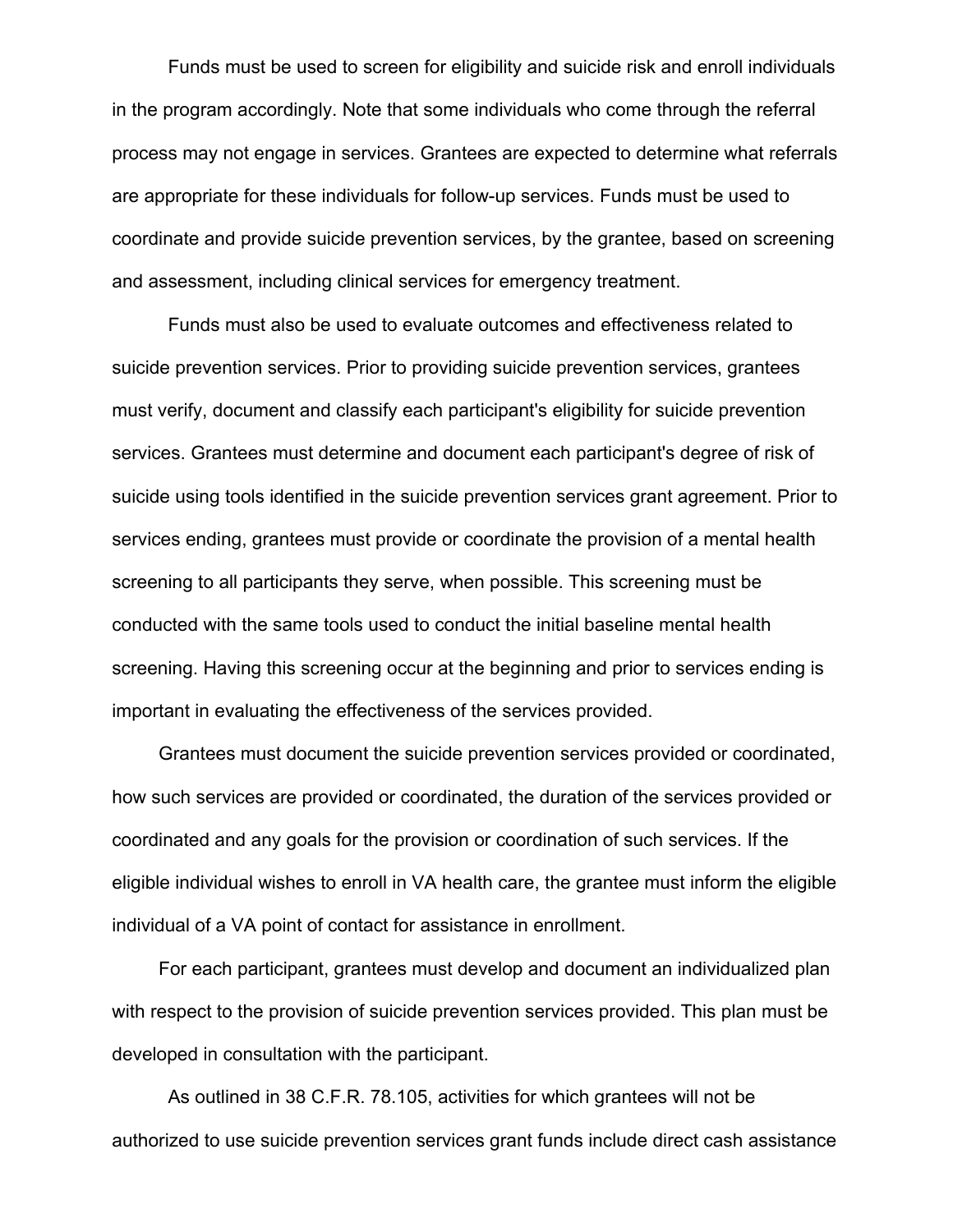to participants, those legal services prohibited pursuant to § 78.80(g), medical or dental care and medicines except for clinical services for emergency treatment authorized pursuant to § 78.60, any activities considered illegal under Federal law and any costs identified as unallowable per 2 C.F.R. part 200, subpart E.

## **II. Award Information**

# **A. Allocation of Funds**

Approximately \$51,750,000 is available for suicide prevention grants to be funded under this Notice. The maximum allowable grant size is \$750,000 per year per grantee.

## **B. Award Period**

Grants awarded will be for a minimum of a 1-year period, not to exceed 13 months. In accordance with 38 C.F.R. 78.15(b), subject to the availability of VA funds, VA may issue a future NOFO which would permit grantees to apply for the renewal of a suicide prevention services grant in accordance with the terms and conditions of such NOFO.

# **III. Eligibility Information**

# **A. Eligible Applicants**

See Section I. Funding Opportunity Description, Section C. Definitions of this NOFO for a detailed description of eligible applicants.

# **B. Cost Sharing/Matching**

There is no cost sharing/matching for this grant program.

# **C. Unique Entity Identifier**

Applicants must be registered in the System for Award Management (sam.gov) and provide a unique entity identifier and continue to maintain an active SAM registration with current information as per 2 C.F.R. Part 200 (Appendix 1).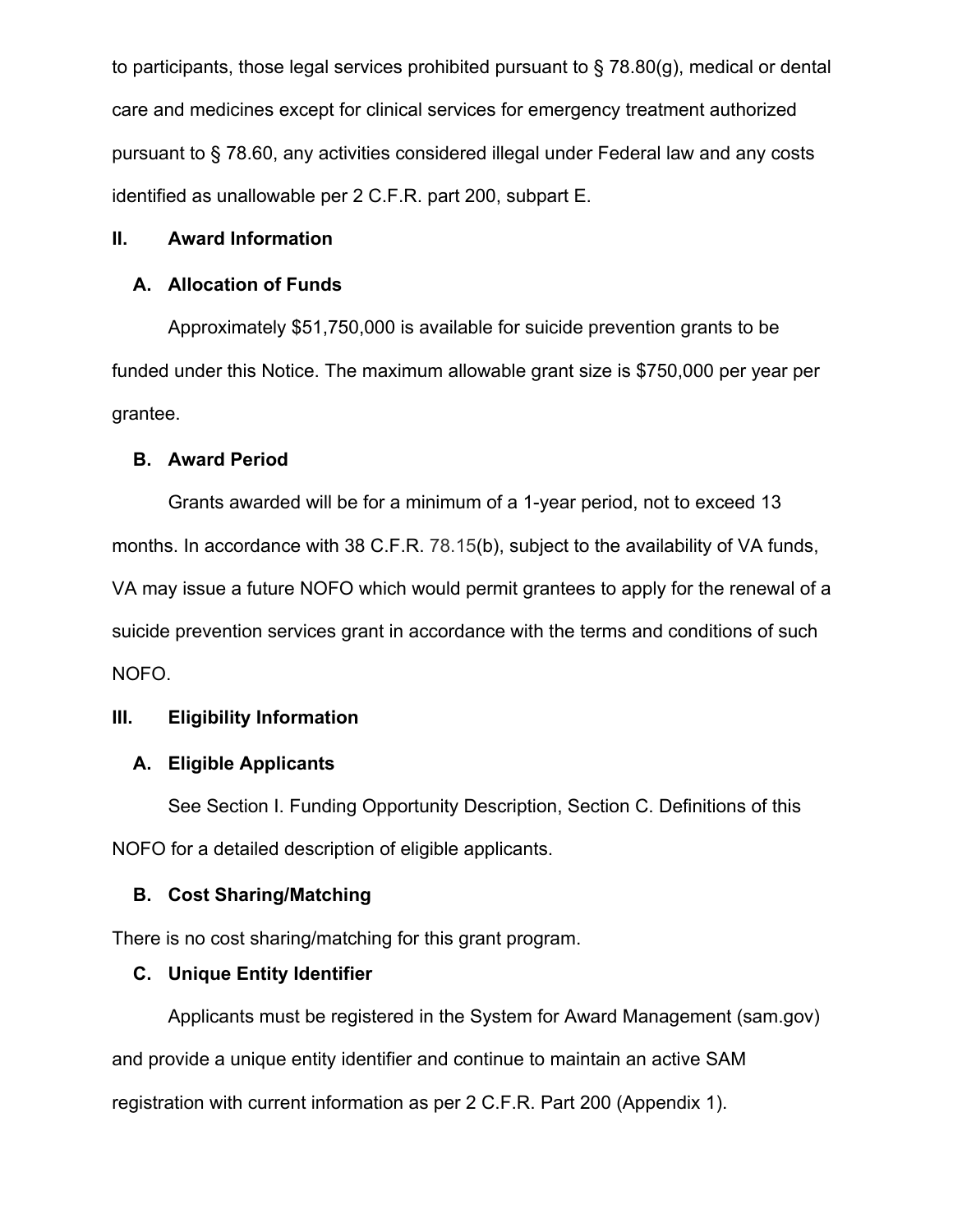## **IV. Application and Scoring Information**

# **A. Content and Form of Application**

Applicants must include all required documents in their application submission. Submission of an incorrect, incomplete, inconsistent, unclear, or incorrectly formatted application package will result in the application being rejected. The application is organized into the following sections:

# **Section A: Background, Qualifications, Experience & Past Performance of Applicant and Any Identified Community Partners** (30 maximum points)

VA will award points based on the background, qualifications, experience and past performance of the applicant and any community partners identified by the applicant in the suicide prevention services grant application. VA will consider whether the applicant's, and any identified community partners', background and organizational history are relevant to the program; whether the applicant, and any identified community partners, maintain organizational structures with clear lines of reporting and defined responsibilities; and whether the applicant, and any identified community partners, have a history of complying with agreements and not defaulting on financial obligations.

Staff qualifications includes determining whether the applicant's staff, and any identified community partners' staff, have experience providing services to, or coordinating services for, eligible individuals and their families as well as experience administering programs similar to SSG Fox SPGP.

Organizational qualifications and past performance, including experience with Veteran services, will be considered. VA will score this criterion based on whether the applicant, and any identified community partners, have organizational experience: (i) providing suicide prevention services to, or coordinating suicide prevention services for, eligible individuals and their families; (ii) coordinating such services for eligible individuals and their families among multiple organizations and Federal, state, local, and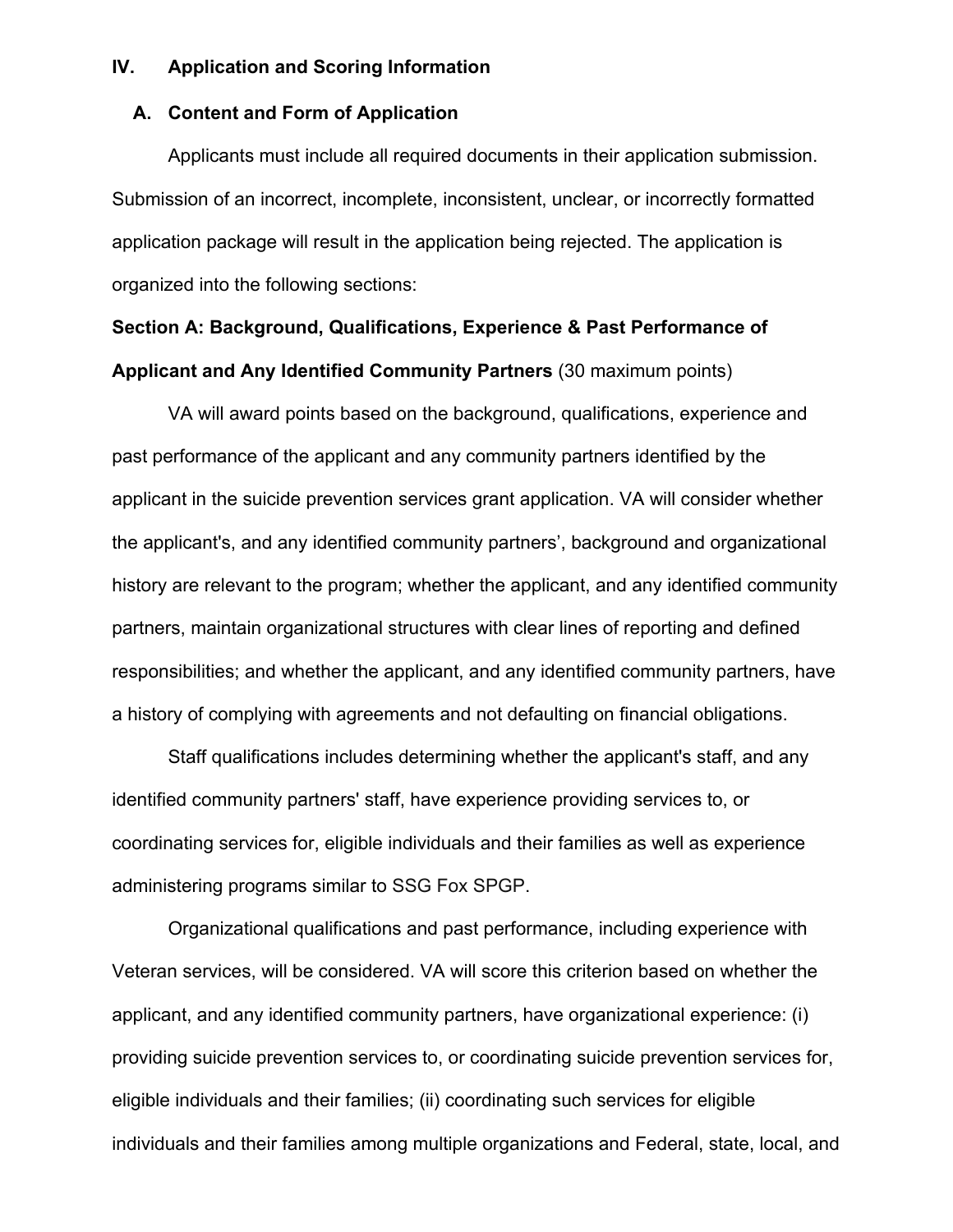tribal governmental entities; (iii) administering a program similar in type and scale to SSG Fox SPGP to eligible individuals and their families; and (iv) working with Veterans and their families.

**Section B: Program Concept & Suicide Prevention Services Plan** (30 maximum points)

VA will award points based on the applicant's program, concept and suicide prevention services plan, as demonstrated by the need for the program; outreach and screening plan; program concept; program implementation timeline; coordination with VA; ability to meet VA's requirements, goals and objectives for SSG Fox SPGP; and capacity to undertake the program.

The need for the program will be scored based on whether the applicant has shown a need amongst eligible individuals and their families in the area where the program will be based and whether the applicant demonstrates an understanding of the unique needs for suicide prevention services of eligible individuals and their families.

The outreach and screening plan will be scored based on whether the applicant has a feasible plan for outreach and referral to identify and assist individuals and their families that may be eligible for suicide prevention services and are most in need of suicide prevention services, a feasible plan to process and receive participant referrals and a feasible plan to assess and accommodate the needs of incoming participants.

Program concept will be scored based on whether the applicant's program concept, size, scope and staffing plan are feasible, as well as whether the applicant's program is designed to meet the needs of eligible individuals and their families.

As part of the program concept, VA will score applications based on how clearly the applicant identifies the suicide prevention services the applicant intends to provide or coordinate to provide and demonstrates how the services will be implemented. Suicide prevention services include: outreach; baseline mental health screening;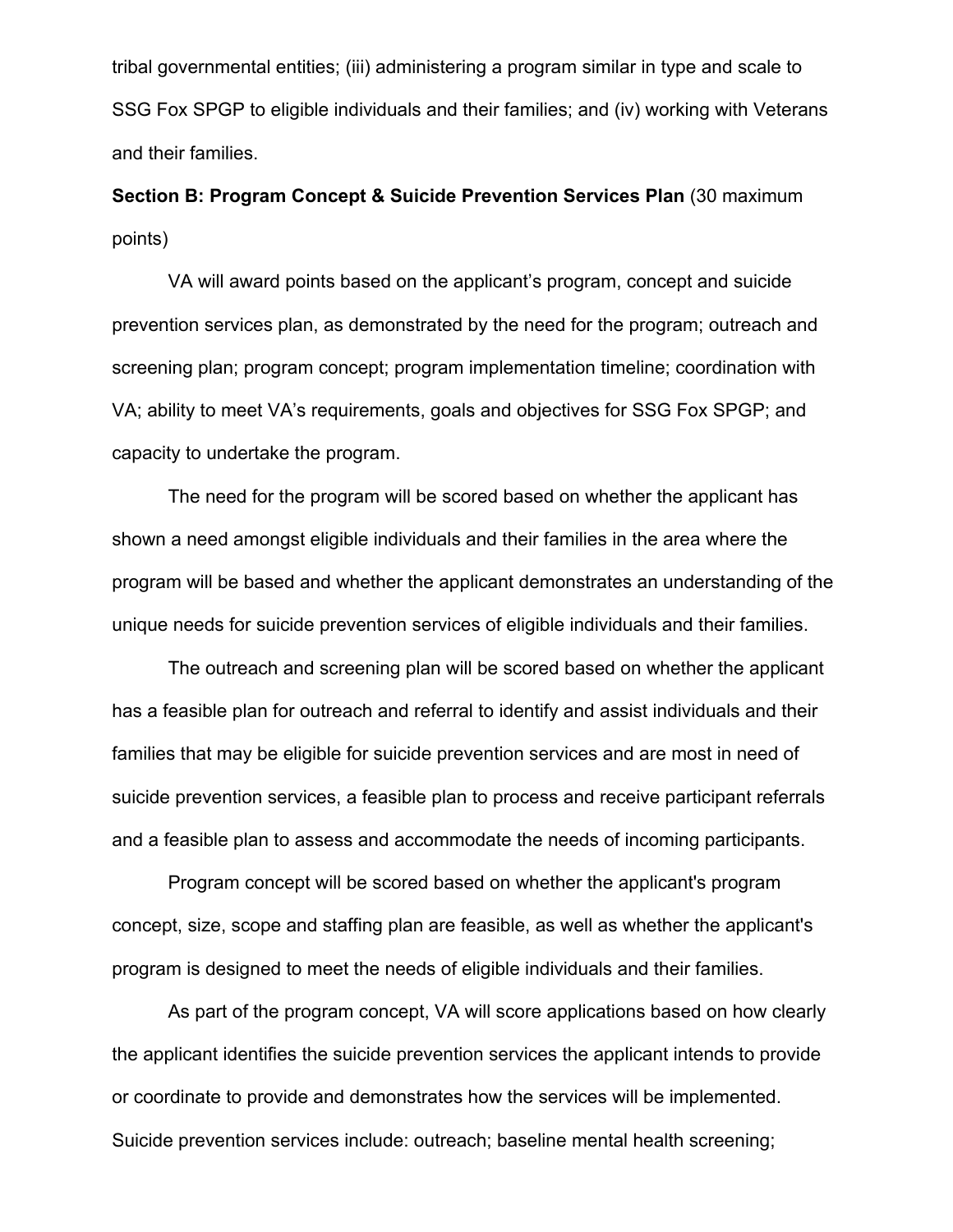education; clinical services for emergency treatment; case management; peer support; assistance in obtaining VA benefits; assistance in obtaining and coordinating other public benefits and assistance with emergent needs; nontraditional and innovative approaches; and other services. These are further defined in VA's regulations at 38 C.F.R. 78.45 through 78.90.

As part of program concept, for those applicants proposing nontraditional and innovative approaches, VA will consider whether the applicants effectively demonstrated: (1) a clear description of the program and services the participant is intended to receive; (2) the goal of the intended services; and (3) an effective methodology to measure the proposed outcomes and evaluate the effectiveness of the services provided. VA will consider any submitted proposed evaluation methodology if the grantee is already providing the services. If the grantee is already providing such services, any existing data included in the application that demonstrates the effectiveness of services as they relate to the overall SSG Fox SPGP program objectives to reduce Veteran suicide risk, improve baseline mental health status, wellbeing and social support, and financial stability for eligible individuals and their families will be considered. Existing data may include outcomes, participant exit interviews, participant self-reports and participant satisfaction surveys.

For those applicants proposing other suicide prevention services, VA will consider whether those have demonstrated evidence-informed interventions for improving the mental health status and well-being and reducing the suicide risk of eligible individuals and their families, and whether they have effectively demonstrated a clear description of the program and services the participant is intended to receive and the goal of the intended services. VA will consider whether any provided data shows the effectiveness of the services, as it relates to the overall SSG Fox SPGP objectives to reduce Veteran suicide risk, improve baseline mental health status, well-being and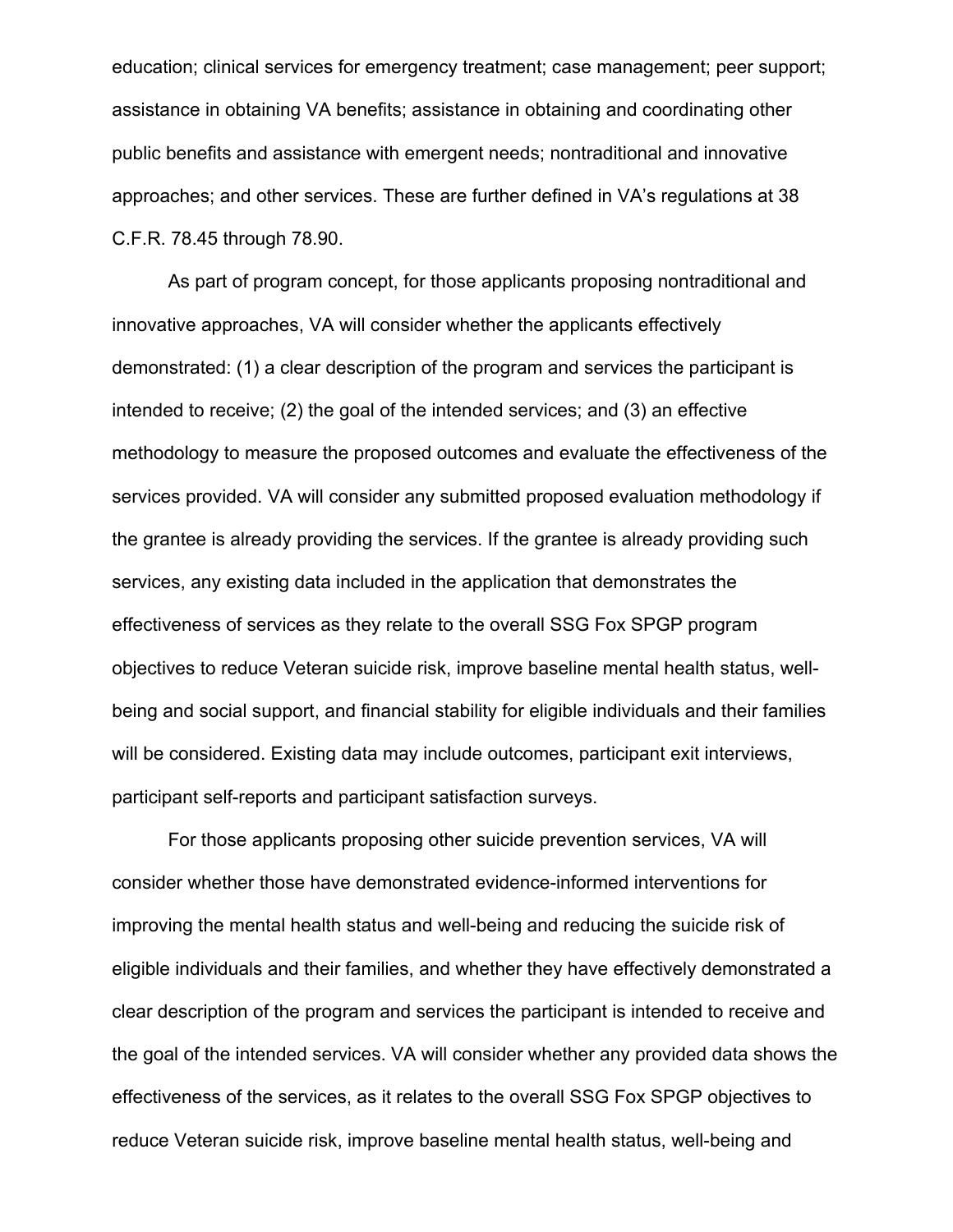social support, and financial stability for eligible individuals and their families. VA will also review and determine approval in relation to evidence provided for significant improvements in pilot data utilizing validated instruments that demonstrate a reduction in indicators of suicide risk. This aligns with recommendations from National Institutes of Health. Further examples of other services with listed evidence may be found in the VA/DoD Clinical Practice Guidelines for Suicide Prevention. It is also important for VA to note that any approaches and treatment practices approved will need to be consistent with applicable Federal law. For example, the use of grant funds to provide or coordinate the provision of marijuana to eligible individuals and their families will be prohibited, as marijuana is currently illegal under Federal law.

VA will score the program implementation timeline based on whether the applicant's program will be implemented in a timely manner and suicide prevention services will be delivered to participants as quickly as possible and within a specified timeline. VA will also score this based on whether there is a feasible staffing plan in place to meet the applicant's program timeline or that the applicant has existing staff to meet such timeline.

VA will score applications based on whether the applicant has a feasible plan to coordinate outreach and services with local VA facilities and VA Suicide Prevention Coordinators.

VA will score the applicant's demonstrated ability and commitment to meet VA's requirements, goals and objectives for SSG Fox SPGP, which will be based on whether the applicant demonstrates commitment to ensuring that its program meets VA's requirements, goals, and objectives for SSG Fox SPGP, which are to reduce Veteran suicide through community-based grants to provide or coordinate the provision of suicide prevention services to eligible individuals and their families, to improve mental health status, well-being and reduce the risk of eligible individuals and their families.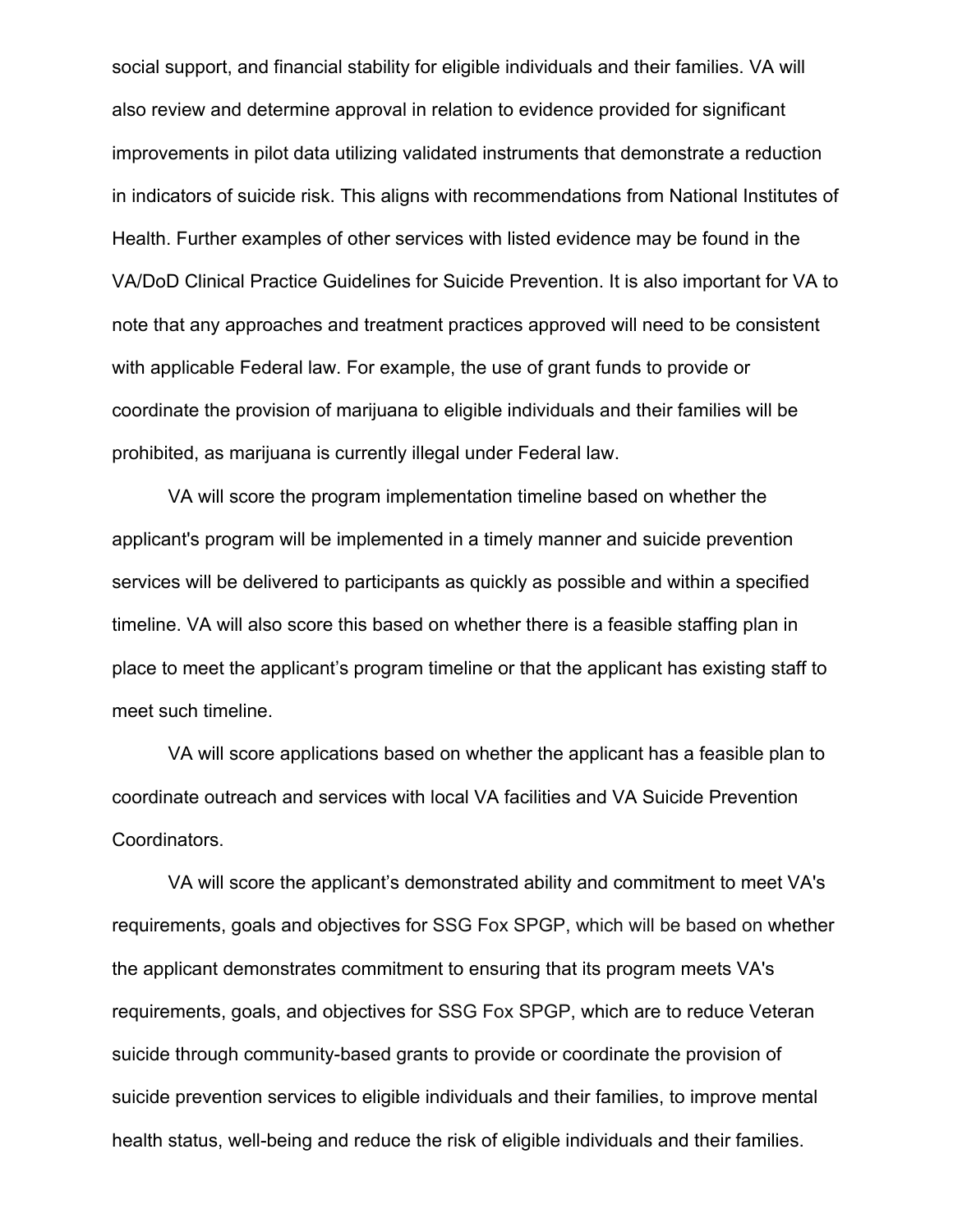VA will score the applicant's capacity, including staff resources, to undertake its program.

#### **Section C: Quality Assurance & Evaluation Plan** (15 maximum points)

VA will award points based on the applicant's quality assurance and evaluation plan, as demonstrated by program evaluation, monitoring, remediation and management and reporting.

The scoring criterion, program evaluation, will be based on whether the applicant has created clear, realistic and measurable goals that reflect SSG Fox SPGP's aim of reducing and preventing suicide among Veterans against which the applicant's program performance can be evaluated, as well as whether the applicant has a clear plan to continually assess the program.

In scoring the monitoring criterion, VA will evaluate if the applicant has adequate controls in place to regularly monitor the program, including any community partners, for compliance with all applicable laws, regulations and guidelines; whether the applicant has adequate financial and operational controls in place to ensure the proper use of suicide prevention services grant funds; and whether the applicant has a feasible plan for ensuring that the applicant's staff and any community partners are appropriately trained and stay informed of SSG Fox SPGP policy, evidence-informed suicide prevention practices, and the requirements of 38 C.F.R. part 78.

In scoring the remediation criterion, VA will assess whether the applicant has an appropriate plan to establish a system to remediate non-compliant aspects of the program if and when they are identified.

VA will score the applicant's management and reporting based on whether the applicant's program management team has the capability and a system in place to provide to VA timely and accurate reports at the frequency set by VA.

**Section D: Financial Capability & Plan** (15 maximum points)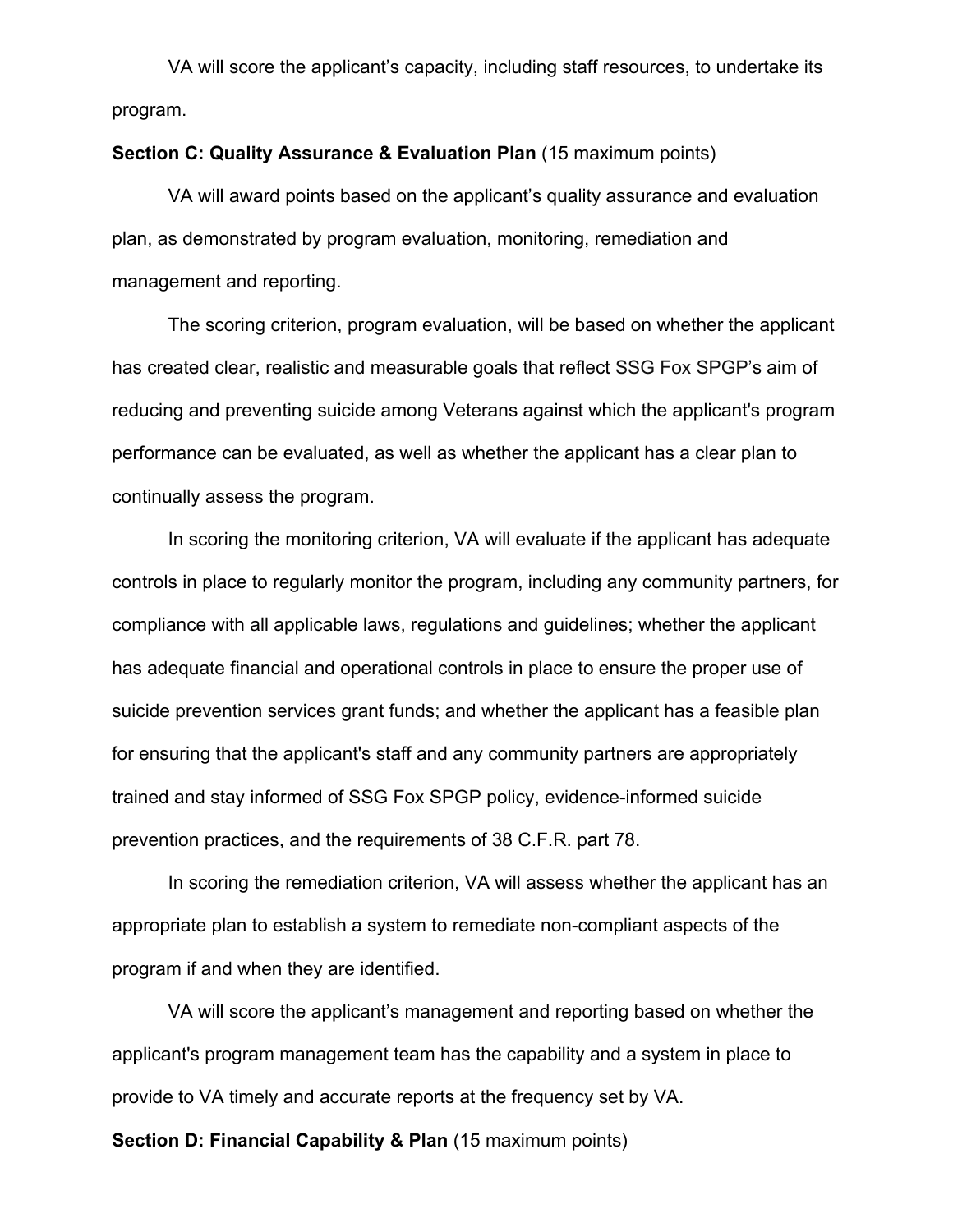VA will score applications on the applicant's financial capability and plan based on organizational finances and the financial feasibility of program.

VA will award points on the applicant's organizational finances based on whether the applicant, and any identified community partners, are financially stable. The financial feasibility of the program will be assessed based on whether the applicant has a realistic plan for obtaining all funding required to operate the program for the time period of the suicide prevention services grant, as well as whether the applicant's program is cost-effective and can be effectively implemented on-budget.

#### **Section E: Area Linkages and Relations** (10 maximum points)

VA will award points based on the applicant's area linkages and relations, as demonstrated by area linkages, past working relationships, local presence and knowledge and integration of linkages and program concept.

VA will evaluate an applicant's area linkages based on whether the applicant has a feasible plan for developing or relying on existing linkages with the Federal (including VA), state, local and tribal governmental agencies, and private entities for the purposes of providing additional services to eligible individuals within a given geographic area.

VA will assess whether the applicant (or staff) and any identified community partner (or staff) have fostered similar and successful working relationships and linkages with public and private organizations providing services to Veterans or their families in need of services.

VA will evaluate an applicant's local presence and knowledge based on whether the applicant has a presence in the area to be served by the applicant and understands the dynamics of the area to be served by the applicant. This presence and knowledge does not necessarily mean the applicant has an address or physical office in the area, but rather that they are operating in the area such that they have sufficient knowledge of the area and that their staff has a presence in the area. Evaluation of whether an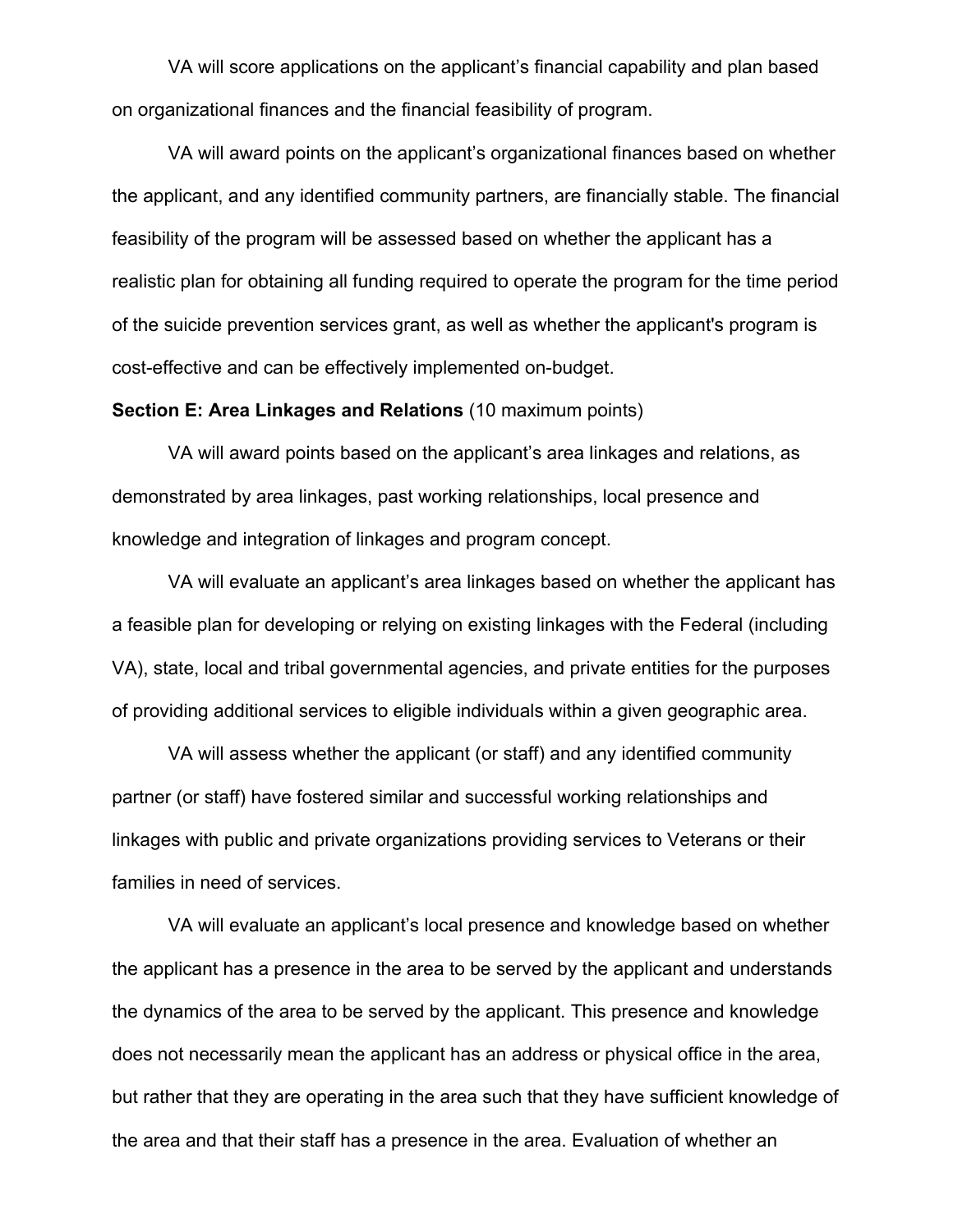applicant understands the dynamics of the area to be served by the applicant will be based on information including but not limited to the applicant's description of the area, including mental health centers, and relationships with local mental health centers. This may be met through letters of support and documented coordination of care.

Finally, VA will assess the applicant's integration of linkages and program concept based on whether the applicant's linkages to the area to be served by the applicant enhance the effectiveness of the applicant's program.

#### **V. Review and Selection Process**

Based on the scoring criteria described above, VA will award grants to those highest-scoring applicants that meet the definition of eligible entity that will provide or coordinate the provision of suicide prevention services to eligible individuals at risk of suicide and their families who may be eligible for services under the SSG Fox SPGP. Applicants should clearly describe the suicide prevention services intended to be offered. Suicide prevention services grant applications will be scored by a VA grant review committee. The grant review committee will be trained on a scoring rubric and follow uniform guidance on application grant review (pursuant to 2 C.F.R. part 200). The SSG Fox SPGP scoring criteria mirrors the well-established criteria of the VA Supportive Services for Veteran Families program (See https://www.va.gov/homeless/ssvf/index.asp for details).

## **A. Application Selection**

VA will only score applicants who meet the following threshold requirements: the application must be filed within the time period established in the NOFO, and any additional information or documentation requested by VA is provided within the time frame established by VA; the application must be completed in all parts; the activities for which the suicide prevention services grant is requested must be eligible for funding; the applicant's proposed participants must be eligible to receive suicide prevention services;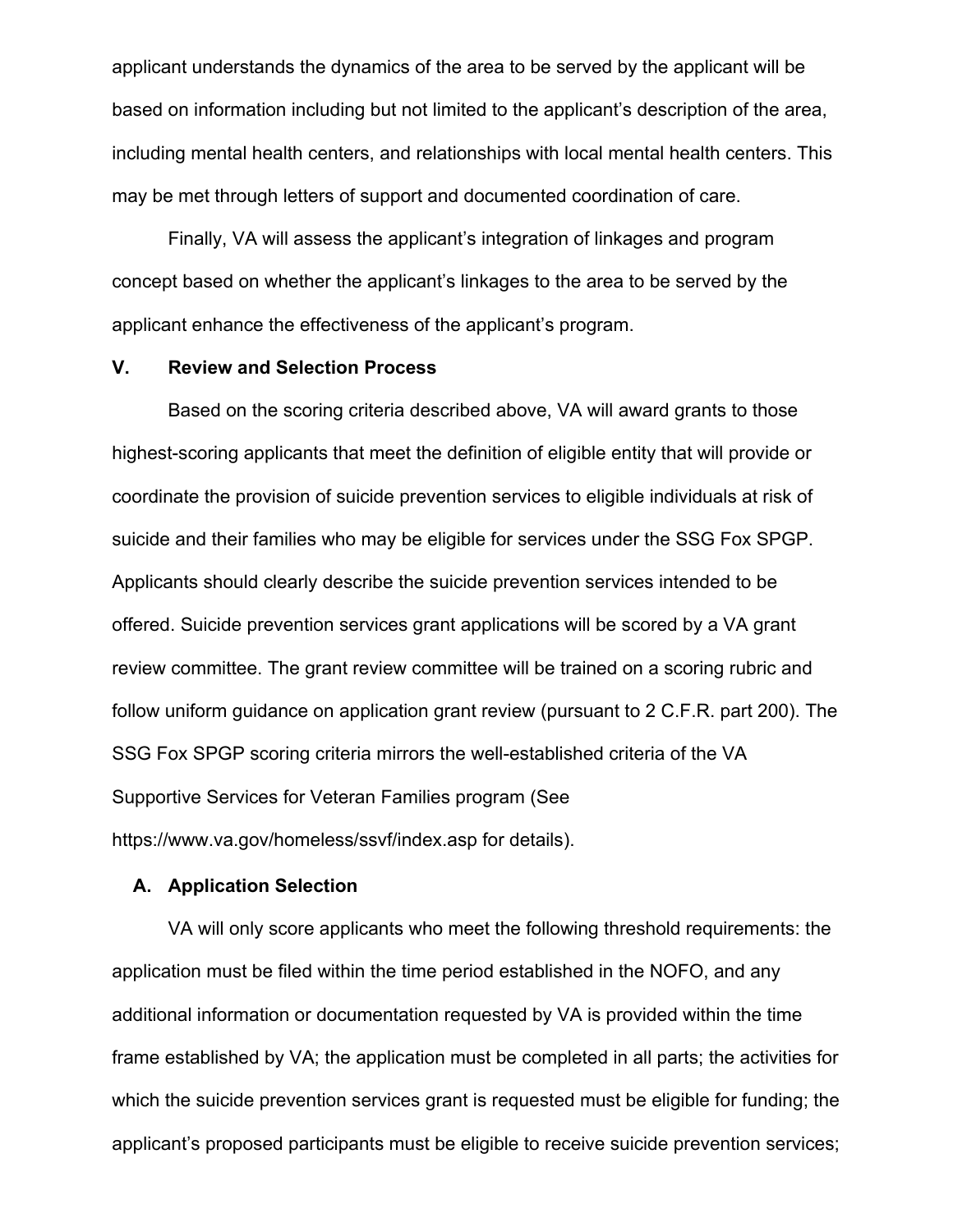the applicant must agree to comply with the requirements of 38 C.F.R. part 78; the applicant must not have an outstanding obligation to the Federal Government that is in arrears and does not have an overdue or unsatisfactory response to an audit; and the applicant must not be in default by failing to meet the requirements for any previous Federal assistance. If these threshold requirements are not met, VA will deem applicants to be ineligible for further consideration.

VA will rank those applicants who score at least 60 cumulative points and receive at least one point under each of the categories: (a) Background, Qualifications, Experience and Past Performance of Applicant and Any Identified Community Partners; (b) Program Concept and Suicide Prevention Services Plan; (c) Quality Assurance and Evaluation Plan; (d) Financial Capability and Plan; and (e) Area Linkages and Relations.

VA will utilize the ranked scores of applicants as the primary basis for selection. The applicants will be ranked in order from highest to lowest. However, VA will give preference to applicants that have demonstrated the ability to provide or coordinate suicide prevention services. VA may prioritize the distribution of suicide prevention services grants to:

(i) Rural communities;

(ii) Tribal lands;

(iii) Territories of the United States;

(iv) Medically underserved areas;

(v) Areas with a high number or percentage of minority Veterans or women Veterans; and

(vi) Areas with a high number or percentage of calls to the Veterans Crisis Line.

To the extent practicable, VA will ensure that suicide prevention services grants are distributed to: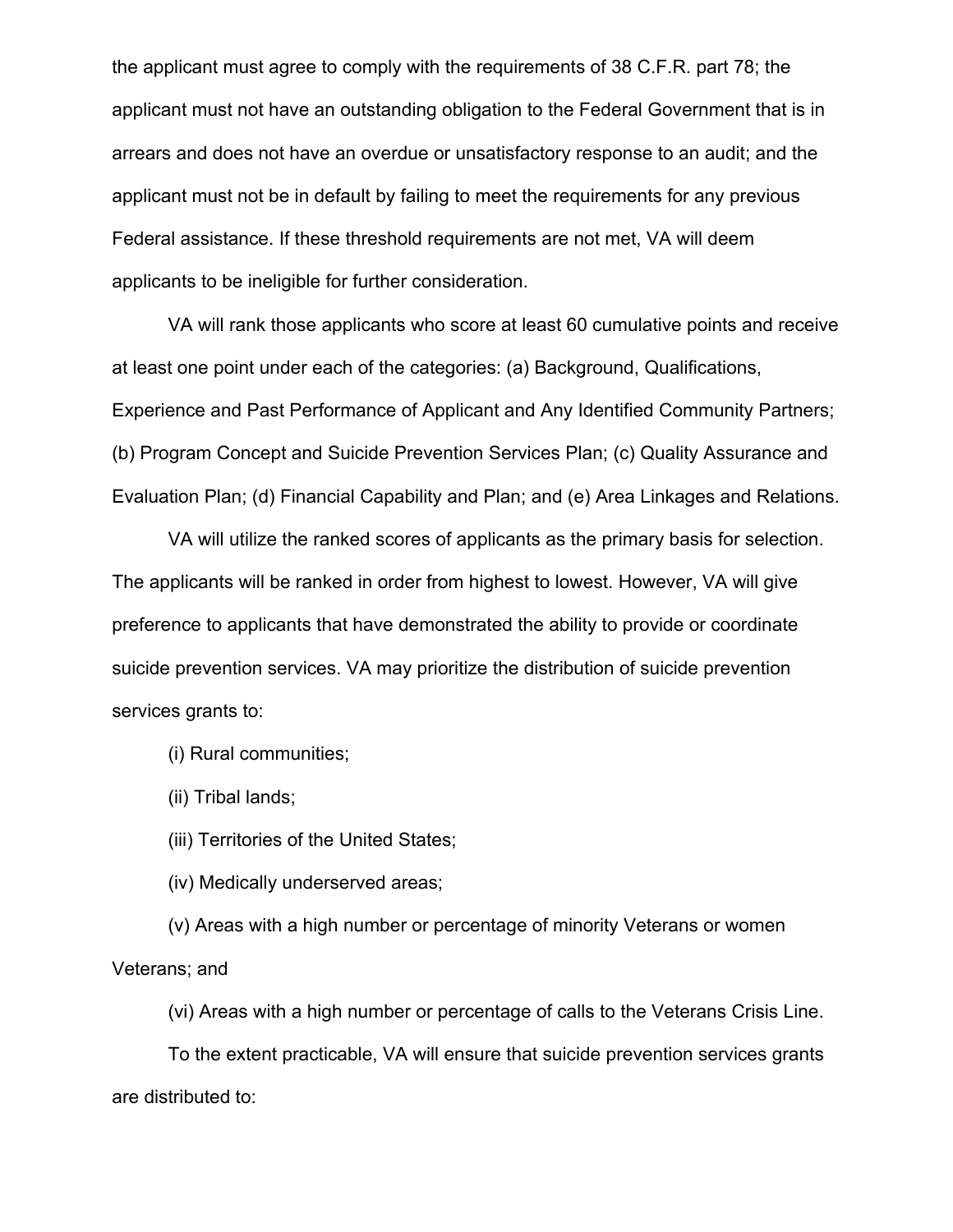(i) Provide services in areas of the United States that have experienced high rates of suicide by eligible individuals, including suicide attempts;

(ii) Applicants that can assist eligible individuals at risk of suicide who are not currently receiving health care furnished by VA; and

(iii) Ensure that suicide prevention services are provided in as many areas as possible.

## **VI. Award Administration Information**

#### **A. Award Notices**

Although subject to change, VA expects to announce grant awards in the fourth quarter of fiscal year 2022. VA reserves the right in any year to make adjustments (e.g., to funding levels) as needed within the intent of the NOFO based on a variety of factors, including the availability of funding. The initial announcement of awards will be made via a news release posted on VA's SSG Fox SPGP website at

https://www.mentalhealth.va.gov/ssgfox-grants. The SSG Fox SPGP will concurrently notify both successful and unsuccessful applicants. Only a grant agreement with a VA signature is evidence of an award and is an authorizing document allowing costs to be incurred against a grant award. Other notices, letters, or announcements are not authorizing documents. The grant agreement includes the terms and conditions of the award and must be signed by the entity and VA to be legally binding.

## **B. Administrative and National Policy Requirements**

VA places great emphasis on responsibility and accountability. VA has procedures in place to monitor grants provided under the SSG Fox SPGP. All applicants selected in response to this NOFO must agree to meet applicable inspection standards outlined in the grant agreement.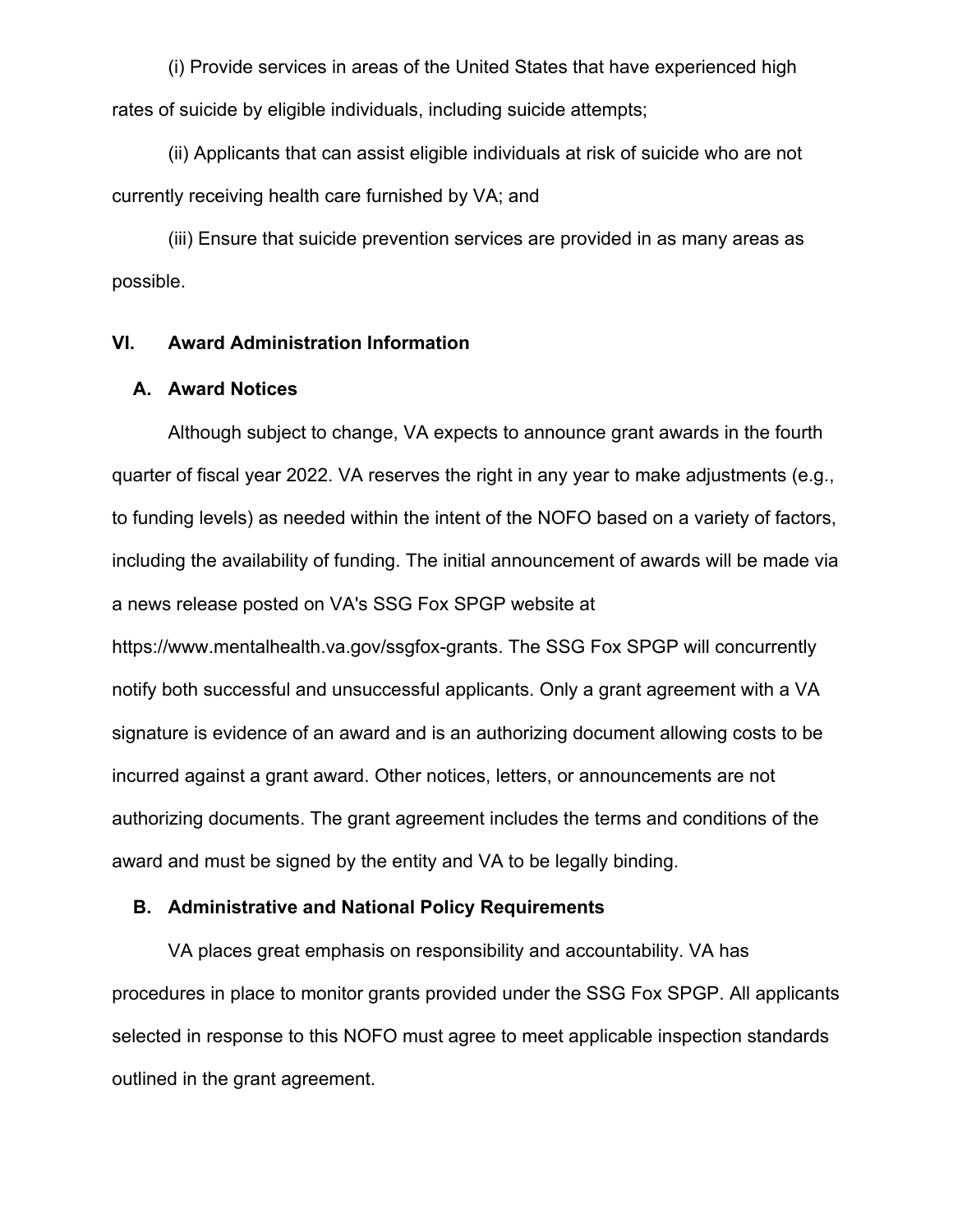#### **C. Payments of Grant Funds**

Grantees will receive payments electronically through the U.S. Department of Health and Human Services Payment Management System. Grantees will have the ability to request payments as frequently as they choose. Grantees must have internal controls in place to ensure funding is available for the full duration of the grant period of performance, to the extent possible:

## **D. Reporting and Monitoring**

Applicants should be aware of the following:

(i) Upon execution of a suicide prevention services grant agreement with VA, grantees will have a liaison appointed by the SSG Fox SPGP Office who will provide oversight and monitor the use of funds to provide or coordinate suicide prevention services provided to participants.

(ii) VA will require grantees use validated tools and assessments to determine the effectiveness of the suicide prevention services furnished by VA. These include any measures and metrics developed and provided by VA for the purposes of measuring the effectiveness of the programming to be provided in improving mental health status and well-being and reducing suicide risk and suicide deaths of eligible individuals.

(iii) Grantees must provide each participant with a satisfaction survey, which the participant can submit directly to VA, within 30 days of such participant's pending exit from the grantee's program. This is required to assist VA in evaluating grantees' performance and participants' satisfaction with the suicide prevention services they receive.

(iv) Monitoring will also include the submittal of periodic and annual financial and performance reports by the grantee in accordance with 2 C.F.R. part 200. The grantee will be expected to demonstrate adherence to the grantee's proposed program concept, as described in the grantee's application.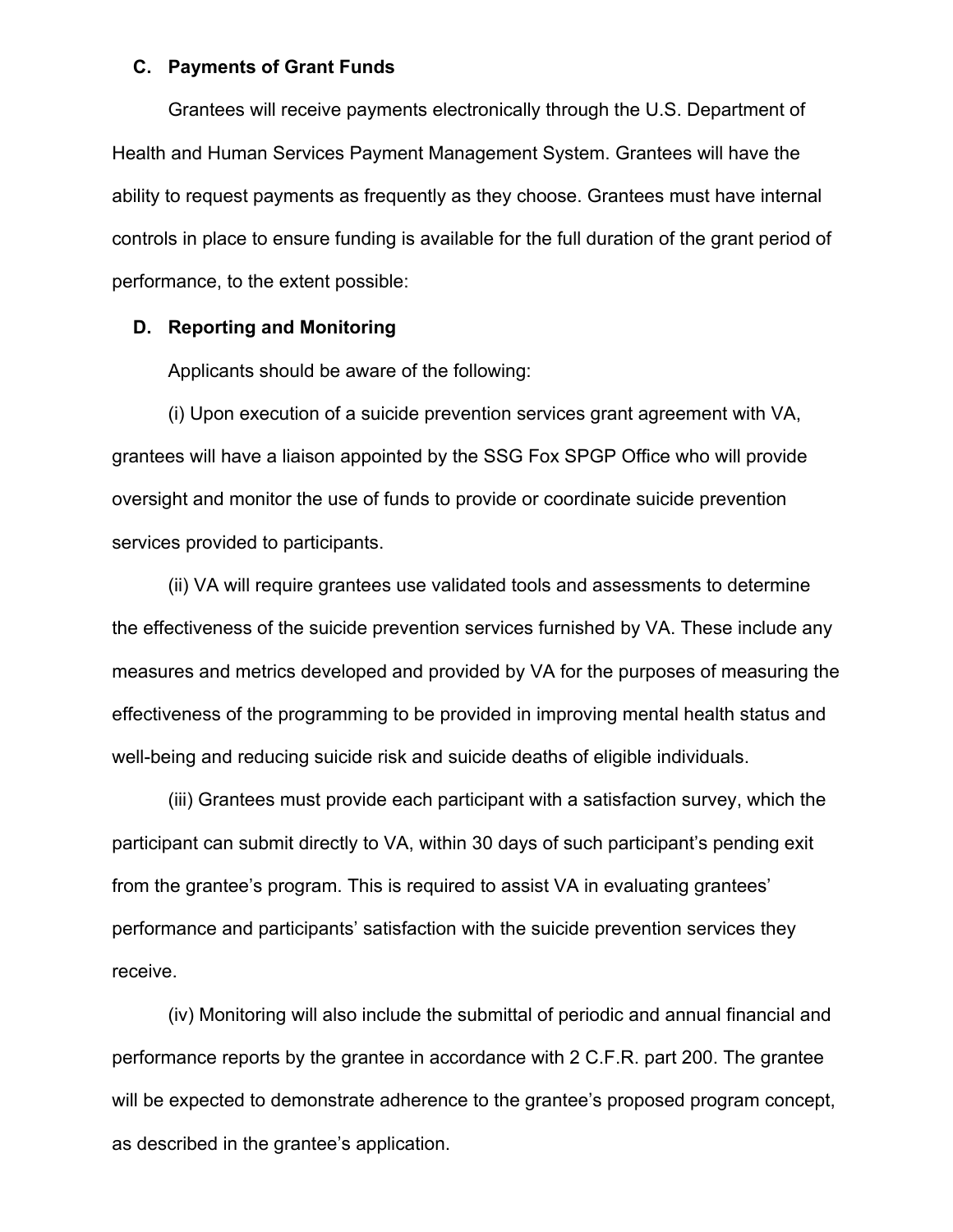(v) VA has the right, at all reasonable times, to make onsite visits to all grantee locations and have virtual meetings where a grantee is using suicide prevention services grant funds to review grantee accomplishments and management control systems and to provide such technical assistance as may be required.

## **E. Program Evaluation**

The purpose of program evaluation is to evaluate the impact participation in the SSG Fox SPGP has on eligible individuals' financial stability, mental health status, wellbeing, suicide risk and social support, as required by the Act.

As part of the national program evaluation, grantees must input data regularly to the VA's web-based system. VA will ensure grantees have access to the data they need to gather and summarize program impacts and lessons learned on the implementation of the program evaluation criteria; performance indicators used for grantee selection and communication; and the criteria associated with the best outcomes for Veterans.

Training and technical assistance for program evaluation will be provided by VA, which will coordinate with subject matter experts to provide various trainings including the use of measures and metrics required for this program.

#### Signing Authority:

Denis McDonough, Secretary of Veterans Affairs, approved this document on April 11, 2022, and authorized the undersigned to sign and submit the document to the Office of the Federal Register for publication electronically as an official document of the Department of Veterans Affairs.

## **Jeffrey M. Martin,**

*Assistant Director, Office of Regulation Policy & Management, Office of General Counsel, Department of Veterans Affairs.*